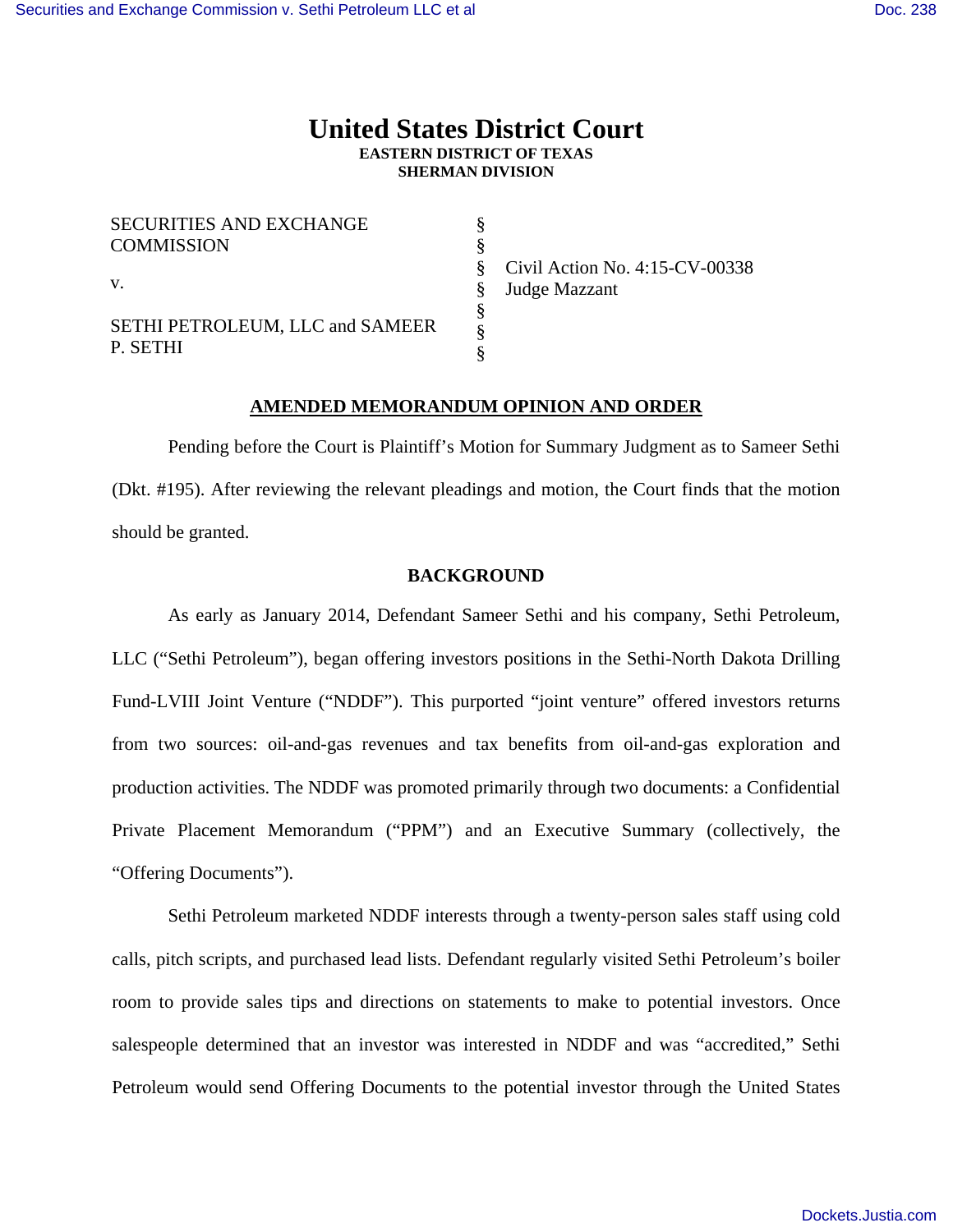mails. An "accredited" investor is a person with a net worth over \$1,000,000 independently or combined with a spouse or with individual income over \$200,000 or joint income over \$300,000.

 In the PPM, Sethi Petroleum stated its intention to raise \$10 million to exploit its exclusive rights to purchase mineral interests and to participate in oil and gas development on 200,000 acres in the Williston Basin of North Dakota, South Dakota, and Montana. Each of the fifty units was offered at \$200,000. Sethi Petroleum estimated that 70% of investor funds would be used for the acquisition, drilling, and completion of the wells and that the remaining 30% would be spent on legal, engineering, syndication, and management expenses.

The PPM further stated that the investors' funds would be used to purchase approximately 62.5% net working interest in at least twenty wells. The Offering Documents further state that NDDF's wells would be "operated by publicly traded and/or major oil and gas companies" such as Continental Resources, ExxonMobil, Hess Corporation, and ConocoPhillips (APP205).<sup>1</sup> In August 2014, NDDF acquired a fractional working interest from Irish Oil & Gas ranging from 0.15% to 2.5% in eight or nine wells. The operators of the acquired wells were Crescent Point Energy U.S. Corp., Oxy USA Inc., and Slawson Exploration Co. Of those wells, only six produced oil or gas. Two wells were voluntarily cancelled by their operators in December 2014 and January 2015. The remaining wells produced a combined total of 9,147 barrels of oil in January 2015; 13,995 barrels of oil in February 2015; and 12,357 barrels of oil in March 2015. Since the appointment of a receiver for all of Sethi Petroleum in May 2015, all of the wells associated with Sethi Petroleum have produced total proceeds of \$2,489.85.

<u>.</u>

<sup>&</sup>lt;sup>1</sup> The SEC incorporates the Appendix filed in support of the SEC's Motion for Temporary Restraining Order (Dkt. #4, Exhibit 2) as evidence for this motion. In addition, the SEC has attached additional materials to this motion beginning with APP722, supplementing the TRO's 721-page Appendix. The Court will refer to all of these materials in reference to their Appendix citation.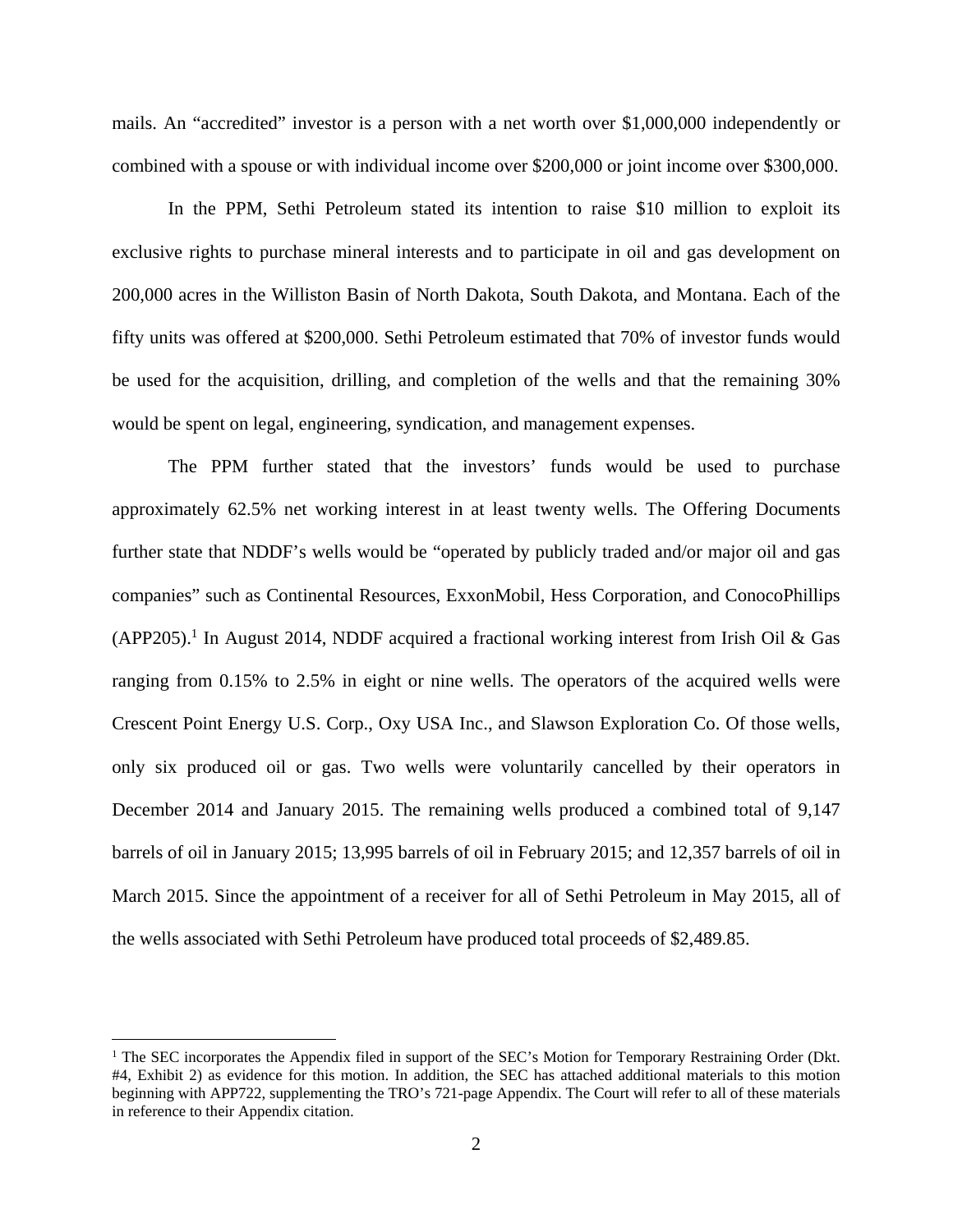The PPM alerted investors to various risk factors associated with the NDDF venture including: "The venture is newly formed and has limited financial resources"; "There is no minimum capitalization required before subscriptions will be utilized for venture operations"; "Our prior performance is not an indication of how the venture will perform"; "The prospect wells may not be productive"; "You may not recover your investment in the venture"; "We may profit from the venture's operations even if the venture is not profitable" (APP28–34).

The Executive Summary contained projections for the NDDF venture including a projection for annual returns ranging from 32% to 254% on first year investments. These projections were based on a \$90/barrel price of oil. In March 2015, the price per barrel ranged from \$43.36 to \$51.53.<sup>2</sup>

Attached to PPM was a Joint Venture Agreement ("JVA"). The JVA provided by Sethi Petroleum established the NDDF venture and appointed Sethi Petroleum as Managing Venturer. The JVA gave investors control of NDDF's affairs and operations, but empowered Sethi Petroleum to manage the venture's day-to-day operations. Among the powers granted to Sethi Petroleum were "sole and absolute discretion" to distribute NDDF profits to investors; authority to execute oil and gas operating agreements; power to take and hold title to NDDF's property; and authority to hire all professionals on NDDF's behalf, including engineers, geologists, and appraisers. Certain significant actions—such as acquiring oil and gas interests or removing the Managing Venturer—required the majority vote of investors. No evidence shows that a vote was ever conducted or that a list of investors was ever provided to NDDF investors.

 The PPM stated that "there will be no commingling of funds between the Venture and Sethi Petroleum or any Affiliate thereof other than may temporarily occur during the payment of

 $\overline{a}$ 

<sup>&</sup>lt;sup>2</sup> Based on U.S. Energy Information Institute reports for daily spot prices of crude oil, Cushing, OK. U.S. Energy Info. Admin. *Petroleum & Other Liquids* (Nov. 9, 2016), http://www.eia.gov/dnav/pet/hist/LeafHandler.ashx?n= pet&s=rwtc&f=d.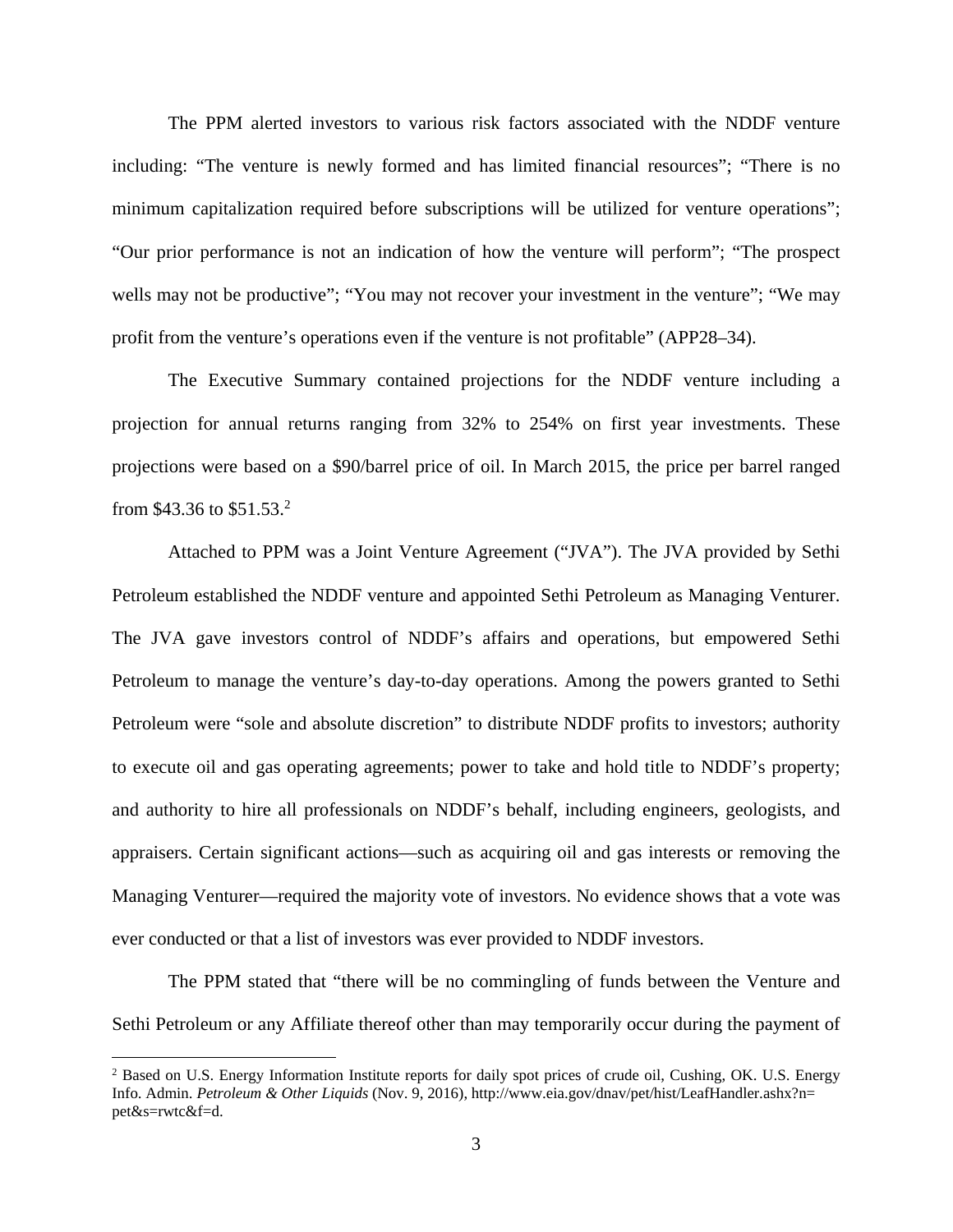bills and/or distributions by Sethi Petroleum on behalf of the Venture." From January 28, 2014, through March 9, 2015, Sethi Petroleum raised over \$4 million from ninety investors in twentyeight states across the country. From February 6, 2014 through March 21, 2015, Defendant and Praveen Sethi moved \$3.15 million of investor funds to the Sethi Petroleum general account in more than eighty account transfers.<sup>3</sup>

 On May 14, 2015, the Court granted the SEC's emergency *ex parte* request and issued a temporary restraining order, asset freeze, and other injunctive relief (the "TRO") against Sethi Petroleum and Defendant (Dkt. #11). The Court also appointed a receiver over Sethi Petroleum (Dkt. #12). On May 26, 2015, the Court issued an Agreed Order Granting Preliminary Injunction, Asset Freeze, and Other Relief (the "Preliminary Injunction") (Dkt. #23).

 On December 4, 2015, Defendant was noticed, and appeared, for a sworn deposition in this case. Throughout the deposition, Defendant invoked his Fifth Amendment rights to nearly every question (Dkt. #195, Exhibit 2-A). On April 7, 2016, Defendant executed a declaration stating that he would assert his Fifth Amendment privilege to decline to testify, including without limitation, testimony regarding his personal information, assets, conduct related to Sethi Petroleum, receipt of funds in any way related to Sethi Petroleum, expenditures of funds, relationships related to himself or Sethi Petroleum, any efforts to raise money from investors, and communications with Sethi Petroleum (Dkt. #195, Exhibit 2-A).

 On September 14, 2016, the SEC filed this Motion for Summary Judgment as to Sameer Sethi (Dkt. #195). On October 11, 2016, Defendant filed a response (Dkt. #211). On October 18, 2016, the SEC filed a reply (Dkt. #218). On November 1, 2016, Defendant filed a sur-reply (Dkt. #220).

 $\overline{a}$ 

<sup>&</sup>lt;sup>3</sup> It is disputed whether these transfers were legitimately used for expenses and distributions as stated in the PPM, or whether they were fraudulent. The Court needs not decide because the fact that they occurred is not in dispute.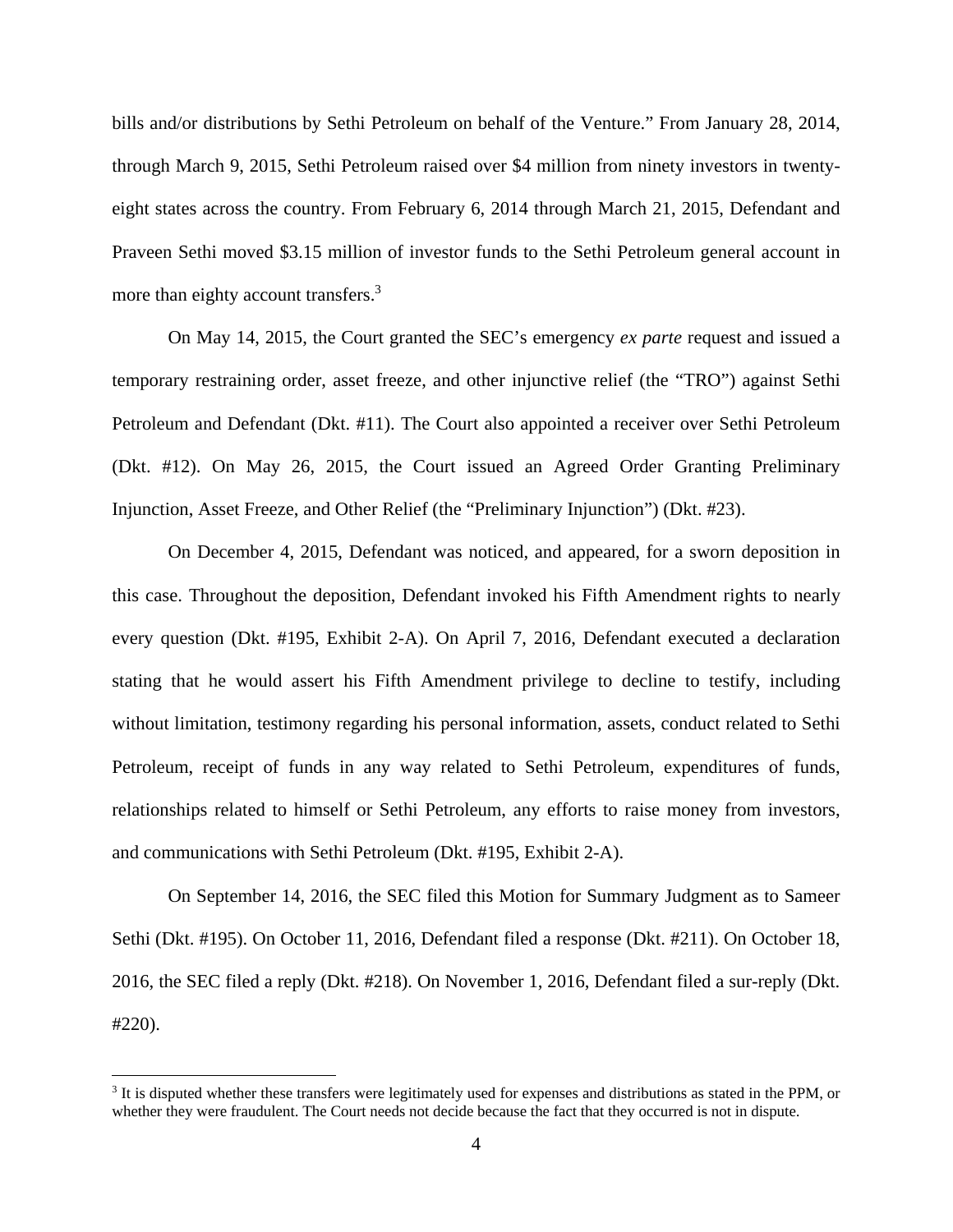#### **LEGAL STANDARD**

The purpose of summary judgment is to isolate and dispose of factually unsupported claims or defenses. *Celotex Corp. v. Catrett*, 477 U.S. 317, 323–24 (1986). Summary judgment is proper under Rule 56(a) of the Federal Rules of Civil Procedure "if the movant shows that there is no genuine dispute as to any material fact and the movant is entitled to judgment as a matter of law." FED. R. CIV. P. 56(a). A dispute about a material fact is genuine when "the evidence is such that a reasonable jury could return a verdict for the nonmoving party." *Anderson v. Liberty Lobby Inc.*, 477 U.S. 242, 248 (1986). Substantive law identifies which facts are material. *Id.* The trial court "must resolve all reasonable doubts in favor of the party opposing the motion for summary judgment." *Casey Enters., Inc. v. Am. Hardware Mut. Ins. Co.*, 655 F.2d 598, 602 (5th Cir. 1981).

The party seeking summary judgment bears the initial burden of informing the court of its motion and identifying "depositions, documents, electronically stored information, affidavits or declarations, stipulations (including those made for purposes of the motion only), admissions, interrogatory answers, or other materials" that demonstrate the absence of a genuine issue of material fact. FED. R. CIV. P. 56(c)(1)(A); *Celotex*, 477 U.S. at 323. If the movant bears the burden of proof on a claim or defense for which it is moving for summary judgment, it must come forward with evidence that establishes "beyond peradventure *all* of the essential elements of the claim or defense." *Fontenot v. Upjohn Co.*, 780 F.2d 1190, 1194 (5th Cir. 1986). Where the nonmovant bears the burden of proof, the movant may discharge the burden by showing that there is an absence of evidence to support the nonmovant's case. *Celotex*, 477 U.S. at 325; *Byers v. Dall. Morning News, Inc.*, 209 F.3d 419, 424 (5th Cir. 2000). Once the movant has carried its burden, the nonmovant must "respond to the motion for summary judgment by setting forth particular facts indicating there is a genuine issue for trial." *Byers*, 209 F.3d at 424 (citing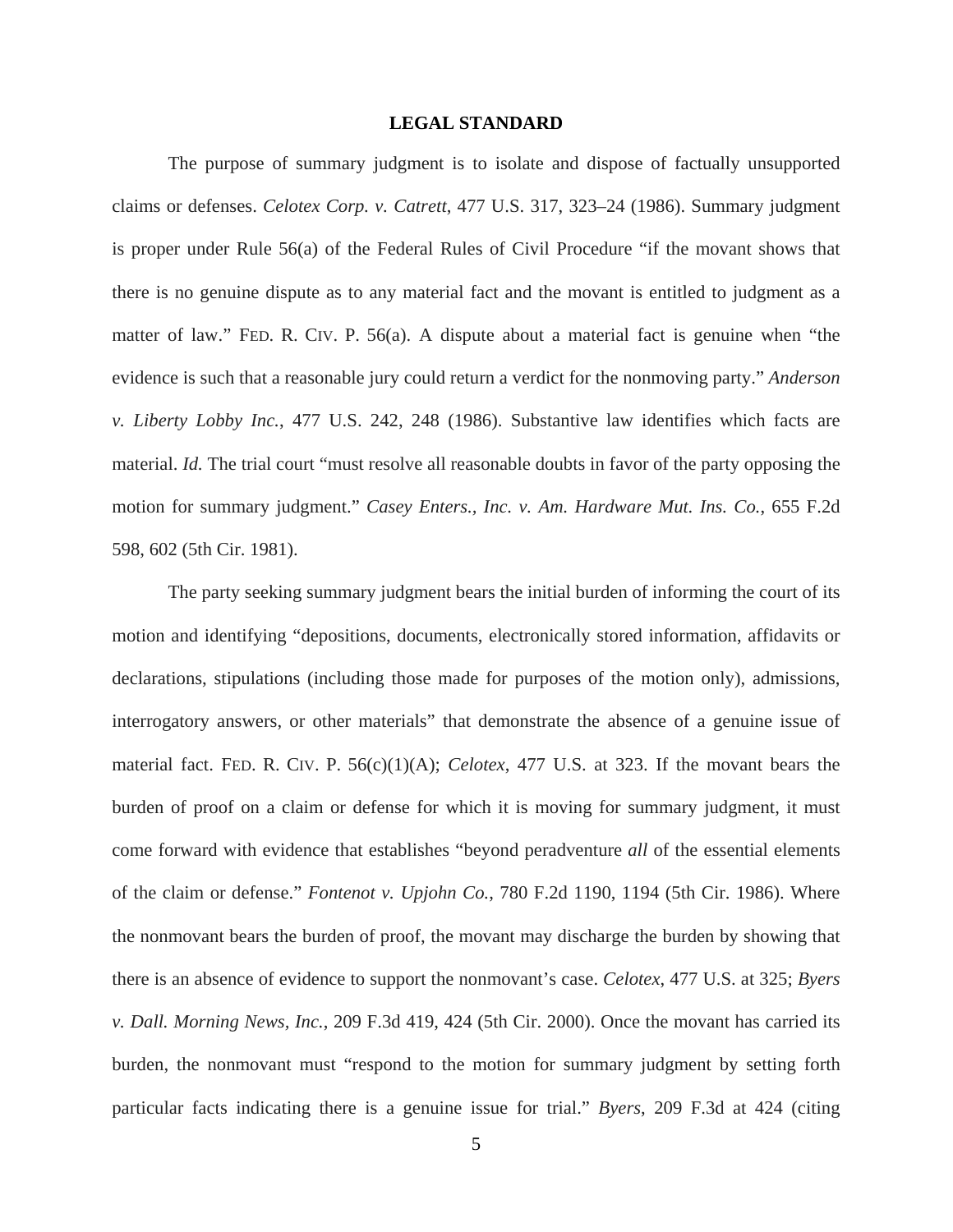*Anderson*, 477 U.S. at 248–49). A nonmovant must present affirmative evidence to defeat a properly supported motion for summary judgment. *Anderson*, 477 U.S. at 257. Mere denials of material facts, unsworn allegations, or arguments and assertions in briefs or legal memoranda will not suffice to carry this burden. Rather, the Court requires "significant probative evidence" from the nonmovant to dismiss a request for summary judgment. *In re Mun. Bond Reporting Antitrust Litig.*, 672 F.2d 436, 440 (5th Cir. 1982) (quoting *Ferguson v. Nat'l Broad. Co.*, 584 F.2d 111, 114 (5th Cir. 1978)). The Court must consider all of the evidence but must "refrain from making any credibility determinations or weighing the evidence." *Turner v. Baylor Richardson Med. Ctr.*, 476 F.3d 337, 343 (5th Cir. 2007).

#### **ANALYSIS**

#### **Evidentiary Objections**

 Defendant moves to strike portions of Plaintiff's Appendix that do not comport with the requirements of Federal Rule of Civil Procedure 56. First, Defendant moves to strike statements by Marcus Helt that are conclusory or without foundation. Statements setting forth conclusory facts or conclusions of law are insufficient evidence on a motion for summary judgment. *See Clark v. America's Favorite Chicken Co.*, 110 F.3d 295, 297 (5th Cir. 1997). An affidavit in support of a motion must be made on "personal knowledge, set out facts that would be admissible in evidence, and show that the affiant or declarant is competent to testify on the matters stated." FED. R. CIV. P. 56(c)(4).

The Court finds that several statements in Marcus Helt's affidavit are conclusions of law. Thus, the Court sustains Defendant's objection and excludes Helt's statements that, "the entire Sethi Enterprise was a sham"; "the Sethi Enterprise was insolvent; "The Sethi Enterprise received approximately \$13 million of cash under false representations"; and "the enterprise never had a possibility, let alone probability, of being a viable business."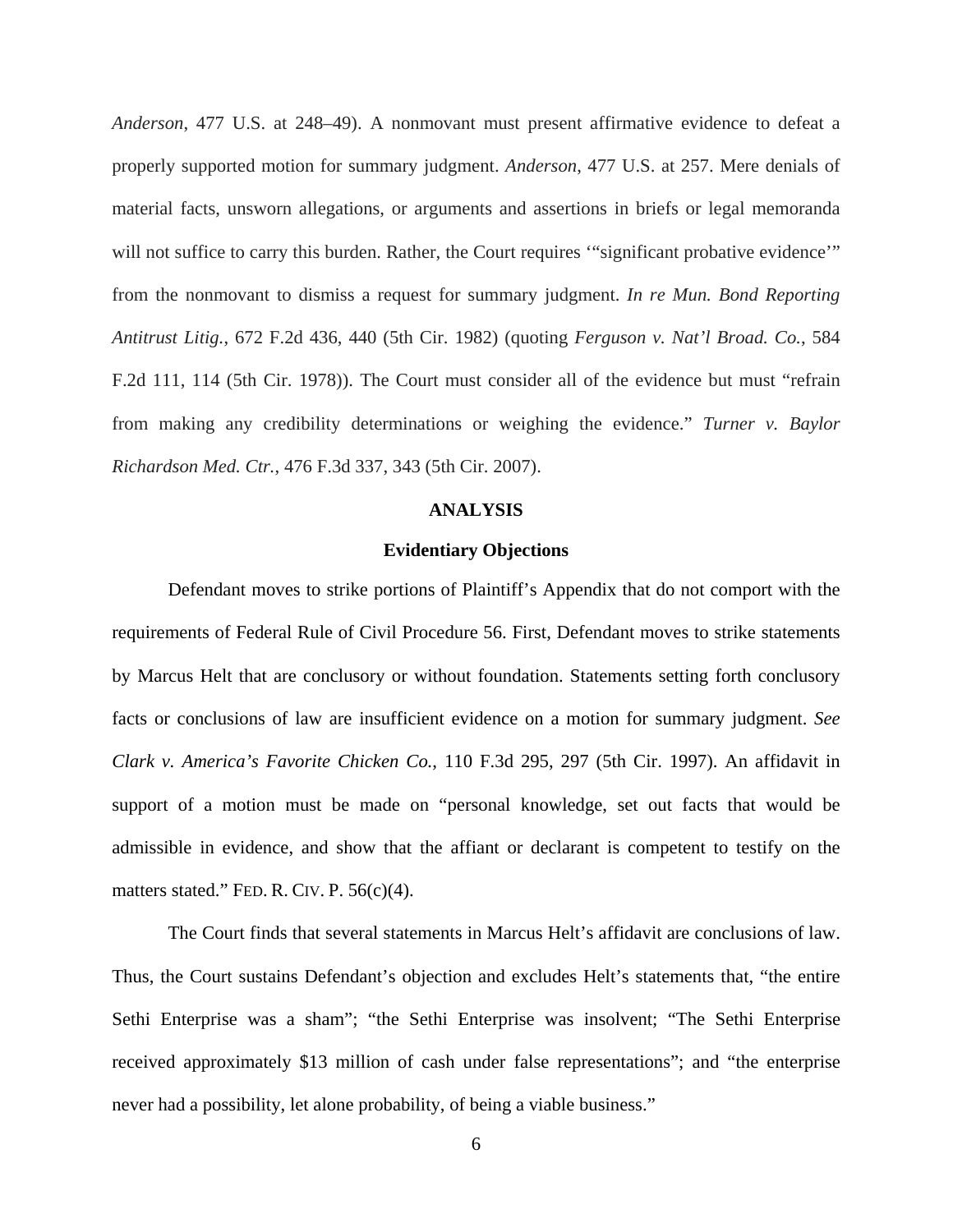Next, Defendant seeks to strike hearsay portions of the declarations of Michael Martin and Joseph Barbaria. The Court overrules this objection. Martin's and Barbaria's statements are supported by the record before the Court. Additionally, Defendant has not specified which statements he perceives to constitute hearsay. The Court finds that the statements by Sethi Petroleum employees are not hearsay because they are not offered for the truth of the matter asserted, but rather to prove their falsity. *See* FED. R. EVID. 801(c)(2). Further, Barbaria's statements regarding what Defendant told him would be admissible as statements by a party opponent. FED. R. EVID. 801(2). Therefore, the Court overrules this objection.

#### **Negative Inference**

The SEC argues that the Court should draw an adverse inference from Defendant's refusal to testify to establish that (1) Defendant did in fact control Sethi Petroleum and all of its employees and related entities and (2) that he conducted the fraudulent offer, issuance, and sale of Sethi Petroleum venture shares (Dkt. #195 at pp. 21–22). Defendant responds that a negative inference is inappropriate at the summary judgment stage because the Court is required to make all reasonable inferences in favor of the nonmovant (Dkt. #211 at p. 32).

In the Fifth Circuit, courts may draw an adverse inference from a defendant's refusal to testify in a civil case. *See Hinojosa v. Butler*, 547 F.3d 285, 295 (5th Cir. 2008). This inference is available to the court on summary judgment. *See State Farm Life Ins. Co. v. Gutterman*, 896 F.2d 116, 119 (5th Cir. 1990). However, a court cannot decide an issue on summary judgment against a party solely on the basis of the party's invocation of the Fifth Amendment. *Id.* at 119, n.2 (citing *United States v. White*, 589 F.2d 1283, 1287 (5th Cir. 1979)). A court may only decide an issue if there is any independent evidence in addition to the invocation. *Gulf Coast Bank & Trust Co. v. Stinson*, No. 2:11-CV-88-KS-MTP, 2013 WL 30136, at \*4, n.2 (S.D.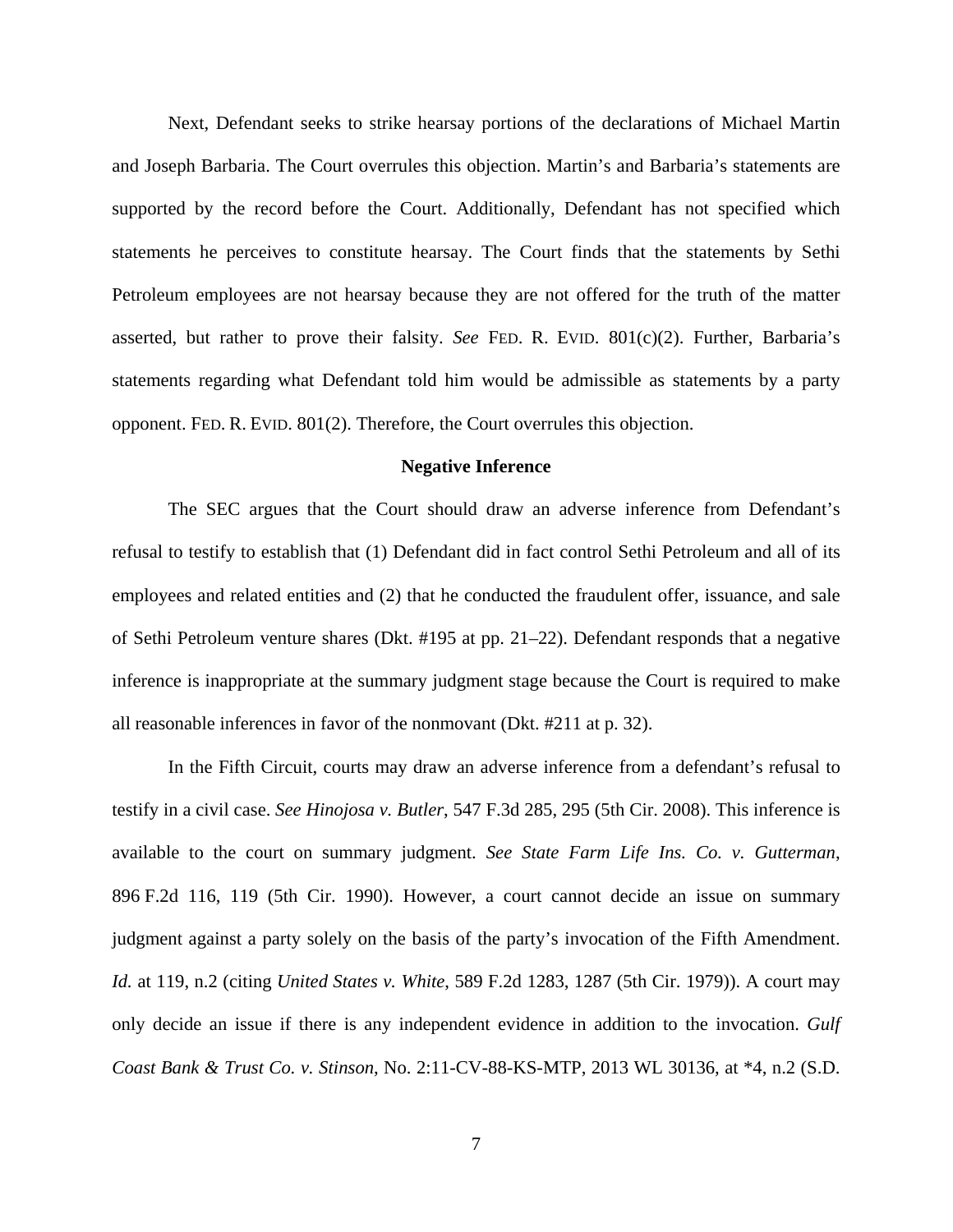Miss. Jan 2, 2013). Therefore, while the Court declines to base its decisions solely on Defendant's assertion of Fifth Amendment rights, it may consider such silence as a failure to dispute other evidence.

#### **Joint Venture Units Were Investment Contract Securities**

 The SEC argues that the joint venture units are securities as investment contracts because they meet each of the three factors from *Williamson v. Tucker*, 645 F.2d 404 (5th Cir. 1981) (Dkt. #195 at p. 15). Defendant argues that the SEC's arguments for each factor are insufficient to meet their heavy burden to prove an investment contract on summary judgment (Dkt. #211 at p. 17). Specifically, Defendant argues that no factor is met because the JVA gives investors actual power over the NDDF venture and each venturer represented that he or she possessed the requisite knowledge and experience to exercise those powers (Dkt. #211 at pp. 19–22).

 A security is broadly defined under the Securities Act and the Exchange Act. 15 U.S.C. §§ 77b(a)(1) & 78c(a)(10). An investment contract exists where: (1) individuals are led to invest money; (2) in a common enterprise; (3) with the expectation that they would earn a profit solely through the efforts of the promoter or of someone other than themselves. *SEC v. W.J. Howey Co.*, 328 U.S. 293, 298–99 (1946). The first two elements are clearly established and are not seriously disputed. Therefore, the issue for the Court is whether the investors had an expectation that they would earn a profit solely through the efforts of someone other than themselves.

The leading Fifth Circuit case interpreting *Howey's* third element is *Williamson v. Tucker*. In *Williamson*, the Fifth Circuit held that the term "solely" is interpreted in a flexible manner, not in a literal sense. *Id.* at 418. In evaluating whether an interest is a security, "form should be disregarded for substance," and courts should analyze the "economic reality underlying a transaction, and not [focus] on the name appended thereto." *United Hous. Found.,*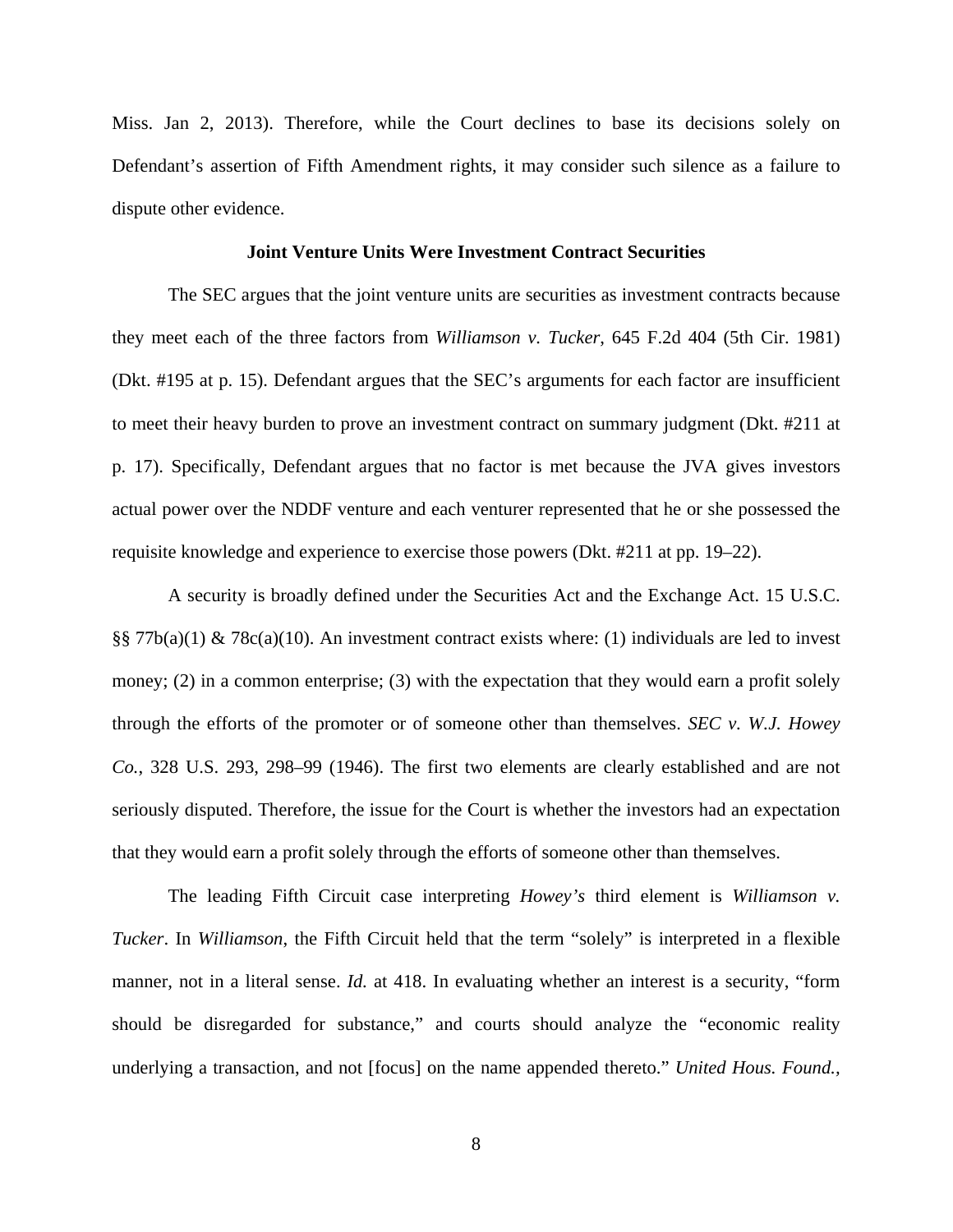*Inc. v. Forman*, 421 U.S. 837, 848–49 (1975). Therefore, to determine whether profits are expected to come "solely" from the efforts of others, the Fifth Circuit adopted the Ninth Circuit's test, which defined the critical question as "whether the efforts made by those other than the investor are the undeniably significant ones, those essential managerial efforts which affect the failure or success of the enterprise." *SEC v. Koscot Interplanetary, Inc.*, 497 F.2d 473, 483 (5th Cir. 1974) (citing *SEC v. Glenn W. Turner Enters., Inc.*, 474 F.2d 476, 482 (9th Cir. 1973)).

In *Williamson*, the Fifth Circuit concluded that a general partnership or joint venture interest may satisfy the third *Howey* element if the investor can establish any one of the following factors: (1) an agreement among the parties leaves so little power in the hands of the partner or venturer that the arrangement in fact distributes power as would a limited partnership; or (2) the partner or venturer is so inexperienced and unknowledgeable in business affairs that he is incapable of intelligently exercising his partnership or venture powers; or (3) the partner or venturer is so dependent on some unique entrepreneurial or managerial ability of the promoter or manager that he cannot replace the manager of the enterprise or otherwise exercise meaningful partnership or venture powers. 645 F.2d at 424. These factors are not exhaustive. *Id.* at 424, n.15. Although "[t]he test stated in *Williamson* . . . refers to the investor's experience in "business affairs," without referring to specialized knowledge, the Fifth Circuit has "made clear that the knowledge inquiry must be tied to the nature of the underlying venture." *Long v. Shultz Cattle Co.*, 881 F.2d 129, 134 n.3 (5th Cir. 1989) (noting that "any holding to the contrary would be inconsistent with *Howey* itself").

Furthermore, the Fifth Circuit has stated that "a strong presumption remains that a general partnership or joint venture interest is not a security." *Youmans v. Simon*, 791 F.2d 341, 346 (5th Cir. 1986). The *Youmans* court made it clear that "[a] party seeking to prove the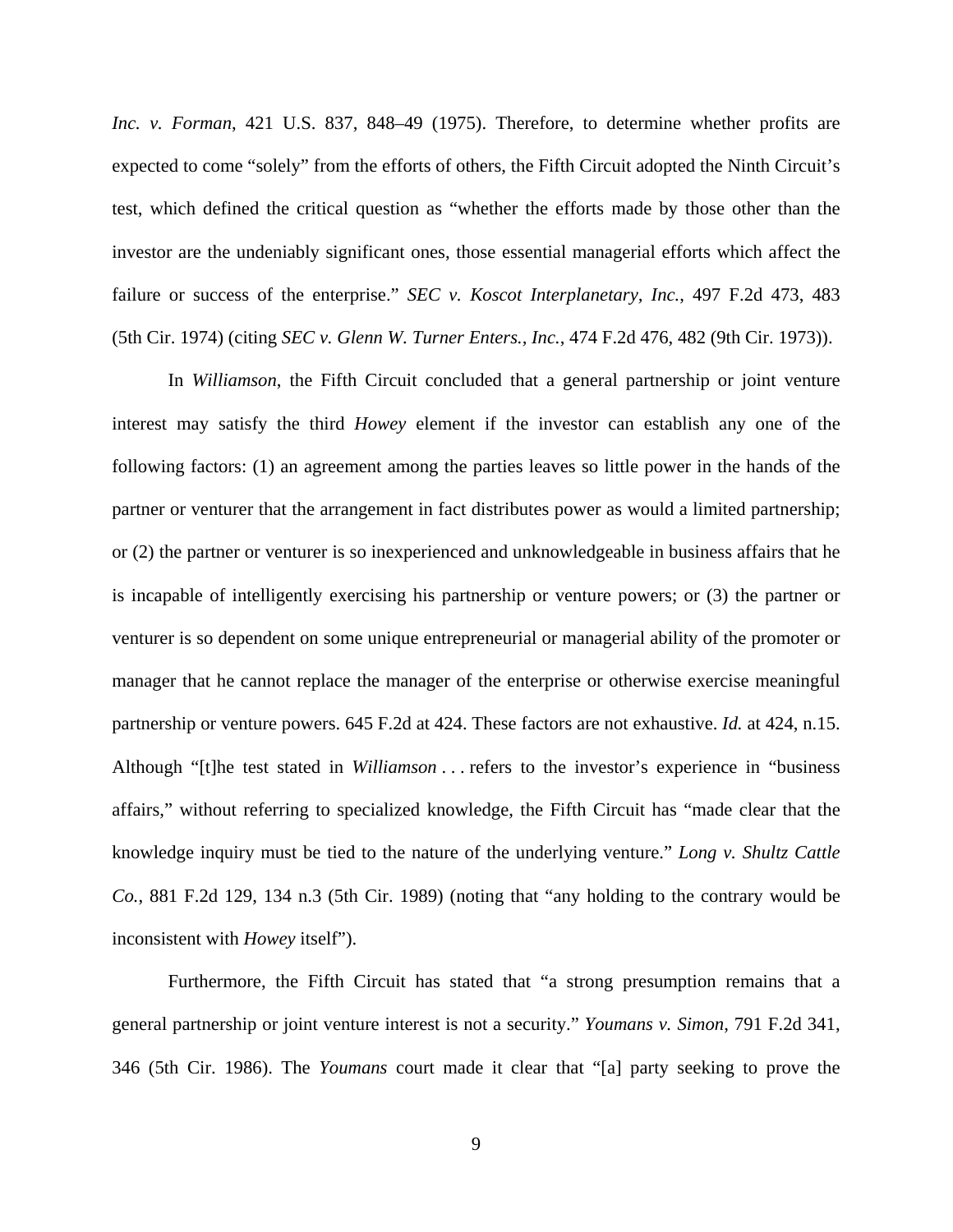contrary must bear a heavy burden of proof." *Id*. (citing *Williamson*, 645 F.2d at 424). Therefore, the Court will examine each of the *Williamson* factors to determine if the SEC has met its heavy burden in establishing that the type of interest that Defendant sold was actually a security.

#### The First *Williamson* Factor: Venturers' Actual Power

The first *Williamson* factor the Court considers is whether the agreement between the parties gives the venturer little to no power, such as a limited partner would have. 645 F.2d at 424. A general partnership or joint venture interest usually does not fall within the broad definition of "investment contract." *Williamson*, 645 F.2d at 419–421. However, agreements that are more akin to limited partnerships may be considered a security under the statutory definition. *Youmans*, 791 F.2d at 346. Limited partners have limited liability, are typically unable to dissolve the partnership or bind other partners, and have virtually no power to take an active role in the management of the partnership. *Id.*

The SEC argues that investors did not have any real power over their investment because Sethi Petroleum had "sole and absolute discretion" to distribute NDDF profits to investors; authority to execute oil and gas operating agreements; power to take and hold title to NDDF's property; authority to hire all professionals on NDDF's behalf; and to choose operators for drilling on NDDF's wells (Dkt. #195 at pp. 16–17). The SEC supports its arguments with unrebutted declarations from an accountant, an investor, a salesman, and the Receiver.

Defendant points to several of the venturer's alleged powers in support of his argument that the venturers had real power, making the NDDF shares not a security. According to Defendant, Venturers could remove the managing venturer, could propose and pass amendments to the [JVA], calling meetings, develop rules and procedures for holding meetings, and vote on "any matter that may be submitted for decision by the Venturers in accordance with the express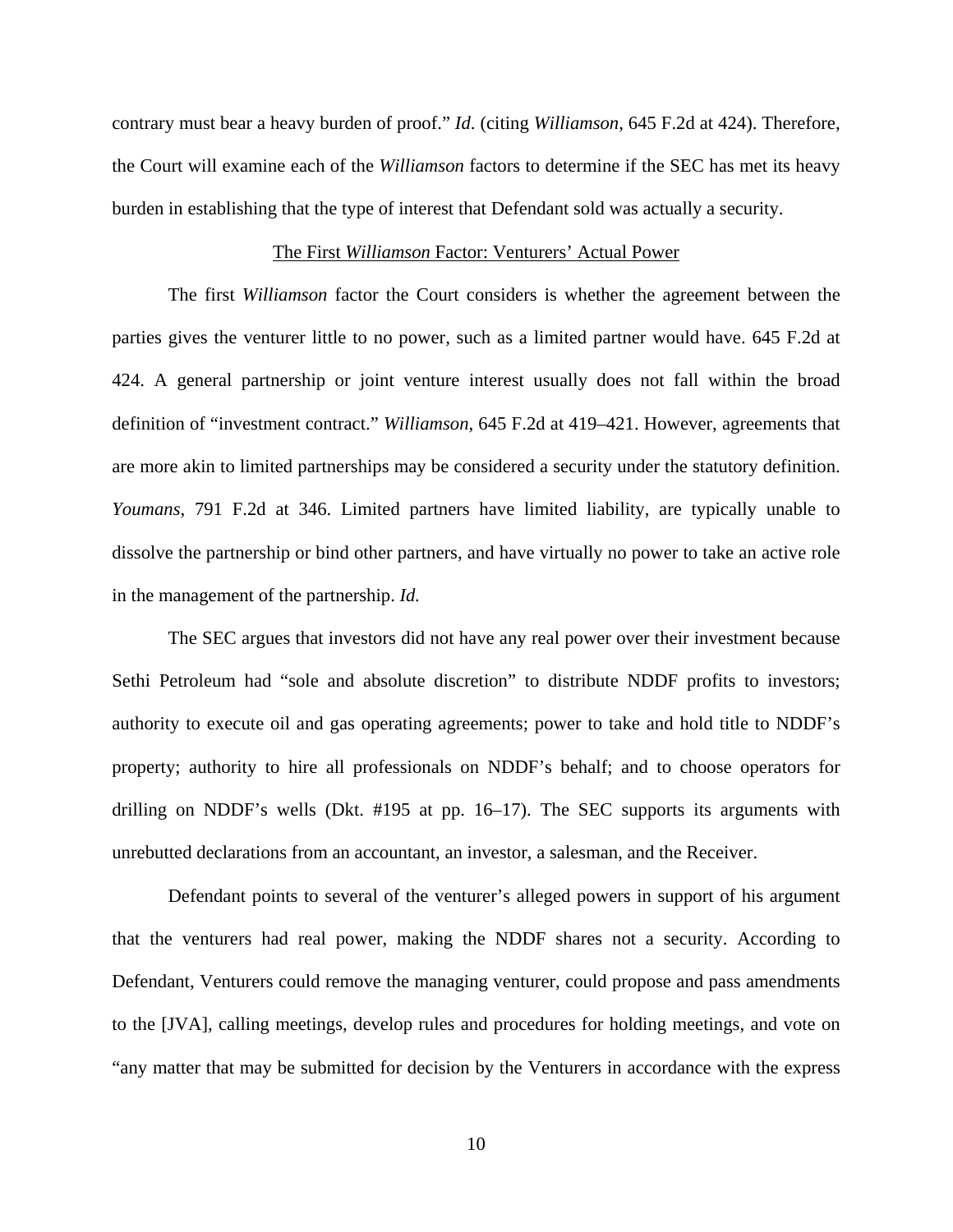terms of [the JVA] or under the provisions of the TBOC" (Dkt. #211 at p. 20). Defendant then argues that it is reasonable to infer that a venturer with these types of rights would actually check up on the performance of the NDDF venture (Dkt. #211 at p. 20). Defendant further argues that it requires an unfavorable inference to assume that just because one investor had no power then all investors did not have power (Dkt. #211 at p. 21).

This case is similar to *Arcturus*, where the joint venturers also had the ability to call meetings and the voting power to remove the managing venturer. *SEC v. Arcturus*, 171 F. Supp. 3d 512, 525 (N.D. Tex. 2016). The *Arturus* court pointed out that "[i]f the venturers did not have any contact information for the other venturers . . . how could the venturers ever satisfy the minimum percentage interest to exercise these powers[?]" *Id.* The court went on to state that "[a]ny right to vote or call a meeting that required a percentage of the venture interest was absolutely hindered by the inability of the venturers to contact each other." *Id.*

Here, Sethi Petroleum solicited investors from across the country with no prior relationships to Sethi Petroleum or to each other. Further, Sethi Petroleum did not provide access to its books or records. Therefore, the summary judgment evidence establishes that the investors could not exercise any powers they had because they did not know the names or addresses of other investors. *Arcturus*, 171 F. Supp. at 525; *see also SEC v. Merchant Capital, LLC*, 483 F.3d 747, 758 (11th Cir. 2007) (finding barriers to exercise of powers were compounded because the investors "were geographically dispersed, with no pre-existing relationships").

Furthermore, even if the investors could contact each other or otherwise force a vote, Sethi Petroleum's misrepresentations frustrated any meaningful management powers of the investors. Michael Martin ("Martin"), an NDDF investor, asked multiple people for a status update of his investment and was repeatedly stymied. First, Martin was given a letter by Sethi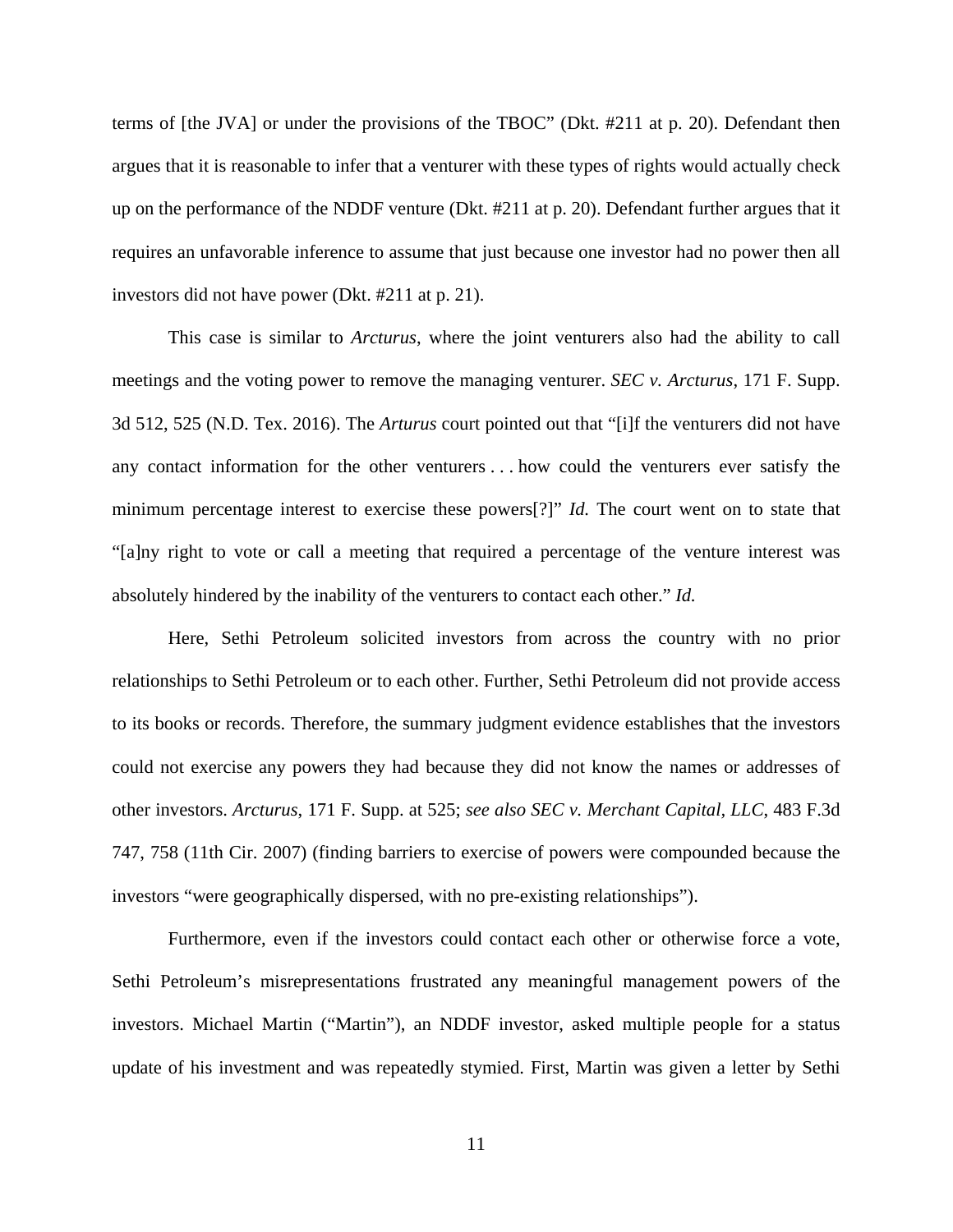Petroleum's Vice President, Michael Davis ("Davis") who told Martin that Sethi Petroleum had engaged independent contractors to provide such updates. Further, Davis told Martin that he would provide an up-to-date report on the status of Martin's investment. Martin has never received either the name of the independent contractor or the report. Davis further directed Martin to call Diane Cimoperlik ("Cimoperlik") if he had any further questions. When Martin reached Cimoperlik, she told him that only eight of the twenty promised NDDF wells had been drilled. However, when Martin asked for additional detail during that call and in a follow up email, he did not receive any response.

One of Sethi Petroleum's salesmen, Joseph Barbaria ("Barbaria"), stated in his declaration that the "closers" for Sethi Petroleum were instructed to reassure investors that they would eventually receive revenue checks, and that Sethi Petroleum had interests in more wells than it actually did. Barbaria was personally contacted by one investor who had concerns about receiving status updates on his investments. On December 23, 2014, Davis sent an email to the closers stating that NDDF only had interest in five wells, not twelve. However, William Shavers, Sethi Petroleum's Sales Director, immediately told the closers that the email was sent in error and they should continue telling prospective investors that NDDF had interest in twelve wells.

Defendant argues that it is reasonable to infer that at least some investors took steps privately to track the performance of the NDDF venture to not be reliant on the managing venture (Dkt. #211 at p. 20). However, as the foregoing facts demonstrate, investors did take steps to learn of the NDDF venture, but were stymied at every step along the way and when they were given information, it was inconsistent at best. The Fifth Circuit has stated that "access to information does not necessarily protect an investor from complete dependence on a third party where, as here, that same third party is the sole source of information and advice regarding the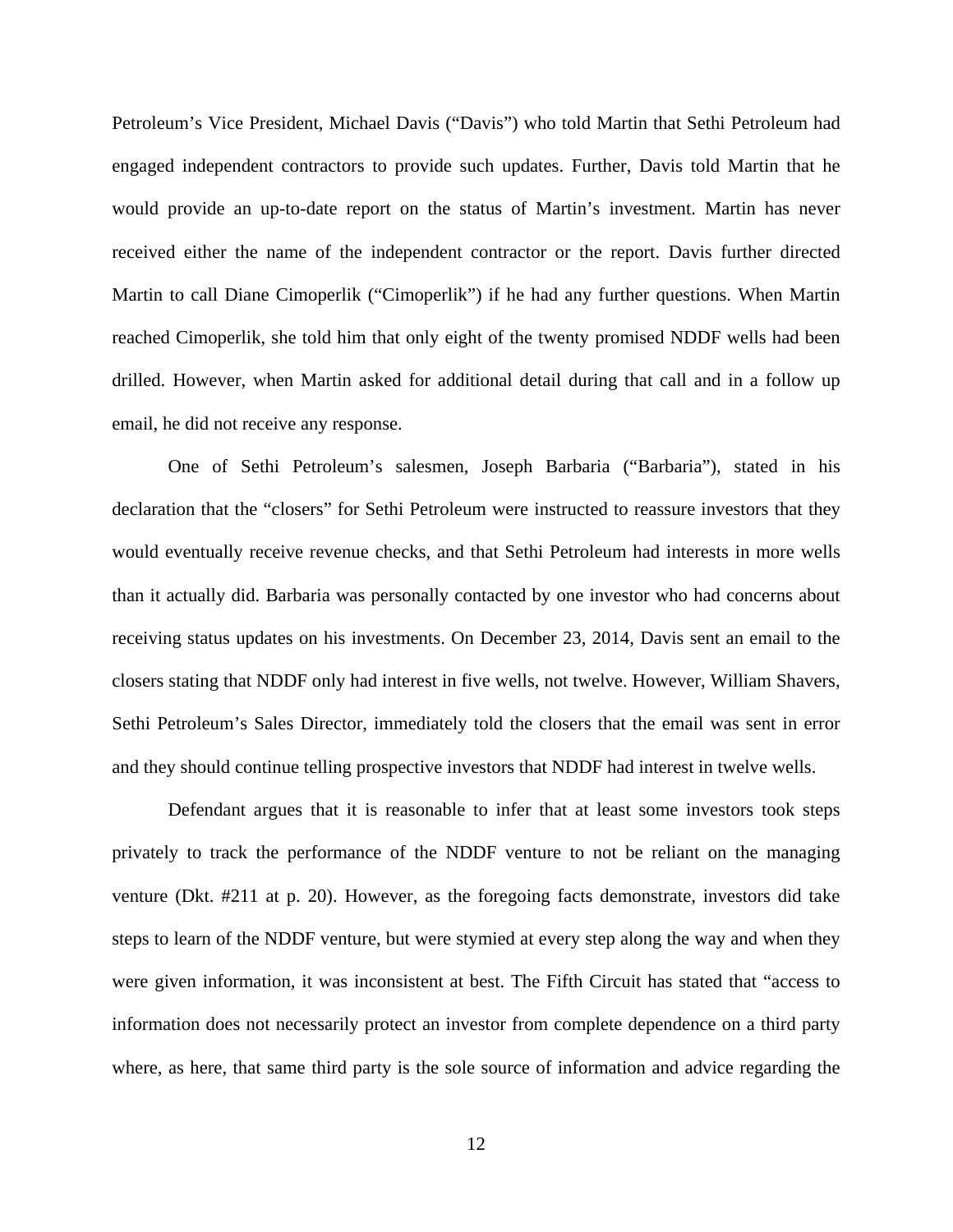underlying venture and the investor does not have the expertise necessary to make the essential management decisions himself." *Long*, 881 F.2d at 135–36; *see also Arcturus*, 171 F. Supp. 3d at 530–31; *Merch. Capital*, 483 F.3d at 761. The Eleventh Circuit has determined that powers are illusory when the promotor controls how much information is given to investors, and he does "not submit sufficient information for the partners to be able to make meaningful decisions." *Merch. Capital*, 483 F.3d at 758. Even though Martin eventually obtained information about the NDDF venture, his convoluted path to that discovery demonstrates that he was reliant upon Sethi Petroleum to provide that information.

Therefore, the summary judgment record establishes that the majority of the venturers' powers were delegated to Sethi Petroleum, and any power the venturers still possessed could not be exercised because the necessary information was controlled by Sethi Petroleum. Because the first *Williamson* factor proves the venturers' dependence on the efforts of Sethi Petroleum, the Court finds the third *Howey* element is established. *See Williamson*, 645 F.2d at 424. Accordingly, Sethi Petroleum's joint venture is an investment contract and, therefore, a security. *See Arcturus*, 171 F. Supp. 3d at 527.

#### The Second *Williamson* Factor: Venturers' Experience and Knowledge

Even if the first *Williamson* factor had not been satisfied, the Court could look to the second *Williamson* factor to establish complete dependence. *Id.* Under this factor, the Court considers whether the venturers were inexperienced and lacked expertise in the oil and gas well business. The Court finds the SEC presented sufficient evidence to establish this second factor.

Courts look to the investor's experience and knowledge in the particular business of the venture at issue, not the investor's general business experience. *Long*, 881 F.2d at 135 n.3 (noting that *Williamson* "made clear that the knowledge inquiry must be tied to the nature of the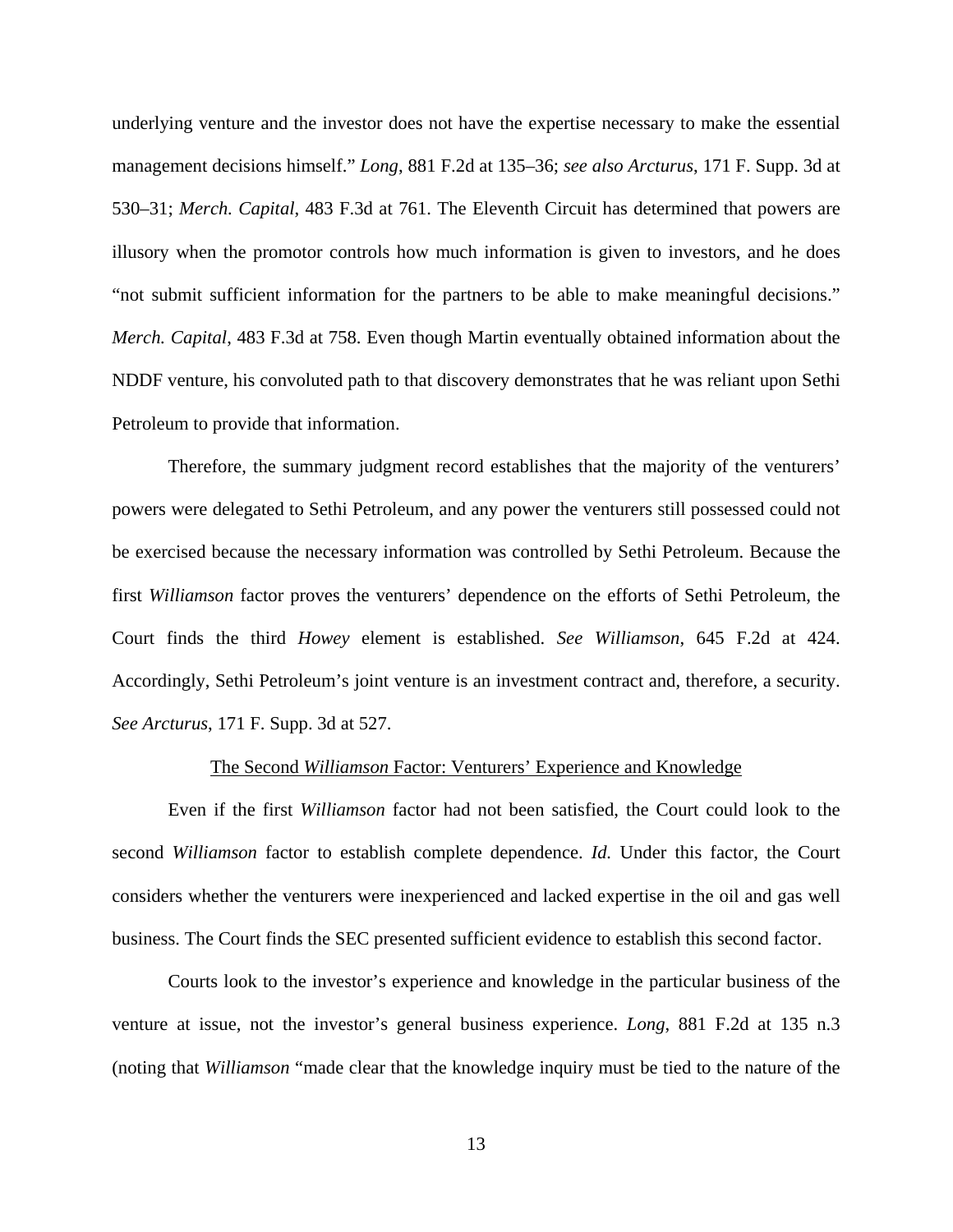underlying ventures."); *see Howey*, 328 U.S. at 296. The critical inquiry is whether the investors are inexperienced and unknowledgeable in this particular business, making it more likely they would "be relying solely on the efforts of the promoters to obtain their profits." *Merch. Capital*, 483 F.3d at 762; *see also Long*, 881 F.2d at 134 ("[A] plaintiff may establish reliance on others within the meaning of *Howey* if he can demonstrate not simply that he did not exercise the powers he possessed, but that he was incapable of doing so.").

Courts have consistently held that when offerings are made by hundreds of cold calls per day, via a nationwide network of investors with little, if any, experience in the oil and gas industry, then one can conclude that the investors were so inexperienced or unknowledgeable in business that they were not capable of "intelligently exercising their partnership powers." *See, e.g.*, *Arcturus*, 171 F. Supp. 3d at 528.

 Defendant argues that the SEC has not produced enough evidence to meet its burden on summary judgment and even if it has, the statements in the JVA that each venturer has "the requisite business knowledge and experience" is sufficient to satisfy the requisite knowledge requirement (Dkt. #211 at p. 22). The SEC has provided unrebutted declarations from its investigating accountant, a former NDDF employee, and an investor, to prove that NDDF sought out and obtained investors who had no experience in the oil and gas industry. The Court finds that these uncontroverted statements from multiple sources are sufficient to establish that no genuine issue of material fact exists as to the venturers' experience and knowledge.

 The sheer breadth of indiscriminate solicitation of investors shows that the second *Williamson* factor is present. There are approximately ninety investors from at least twenty-five different states. Sethi Petroleum employed between ten and twenty "fronters" who initiated calls through automatic dialing and purchased leads list. Once a "fronter" determined that the caller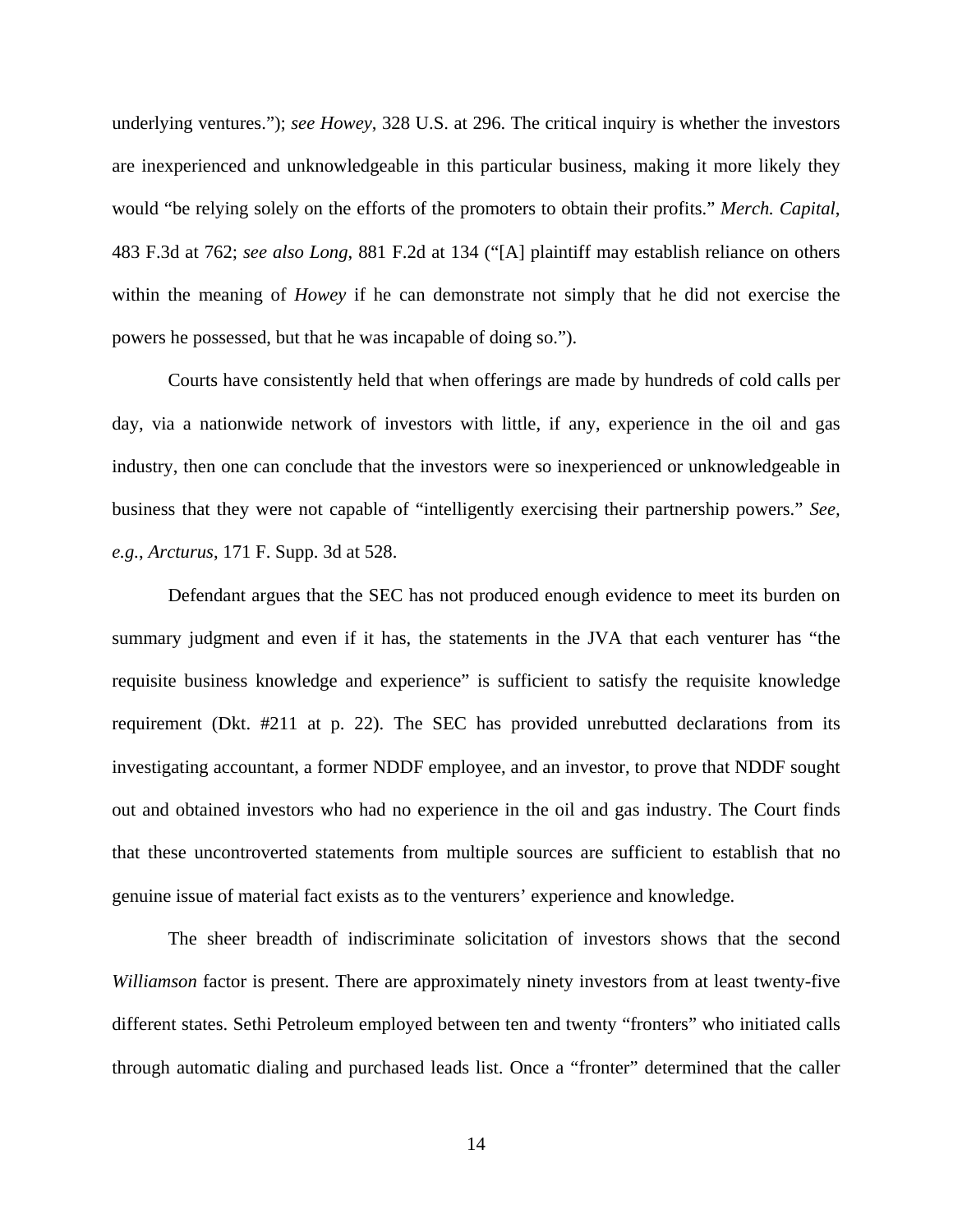was accredited and interested in purchasing a joint venture interest, the call would be sent to a "closer" to make the sale. Fronters and closers were told that they could sell to investors that had no prior experience making oil and gas investments as long as they were "accredited investors." An "accredited investor" was simply a rating on how much money a person had. Sethi Petroleum employed eight closers. All employees in the call center, with the exception of two successful closers, worked from 8 a.m. to 5 p.m.. The fronters and closers were told to continually make calls to potential investors.

 Further, the testimony of an NDDF investor, Martin, shows that he was solicited despite lacking relevant knowledge or experience. When Martin was first contacted by a Sethi Petroleum Vice President, Jerry Impini ("Impini"), Martin said that he had no experience in oil and gas. Nevertheless, Sethi Petroleum continued to ensure that Martin was an "accredited investor" and followed through with the sale. Whether or not an individual is an accredited investor is unrelated to whether or not they are knowledgeable about oil and gas. Further, Defendant has failed to produce any evidence supporting his argument that a majority, if not all, of the investors possessed the requisite knowledge. Considering the circumstances under which Sethi Petroleum solicited potential investors, and the investors' lack of knowledge at the time of the investment, it is clear that investors did not have the necessary experience in oil and gas to manage their own investment.

 The Court finds that the second *Williamson* factor has been established. Because the second *Williamson* factor proves the venturers' dependence of the efforts of Sethi Petroleum, the Court finds the third *Howey* element is established. *See Williamson*, 645 F.2d at 424. Accordingly, NDDF's venture is an investment contract and, therefore a security.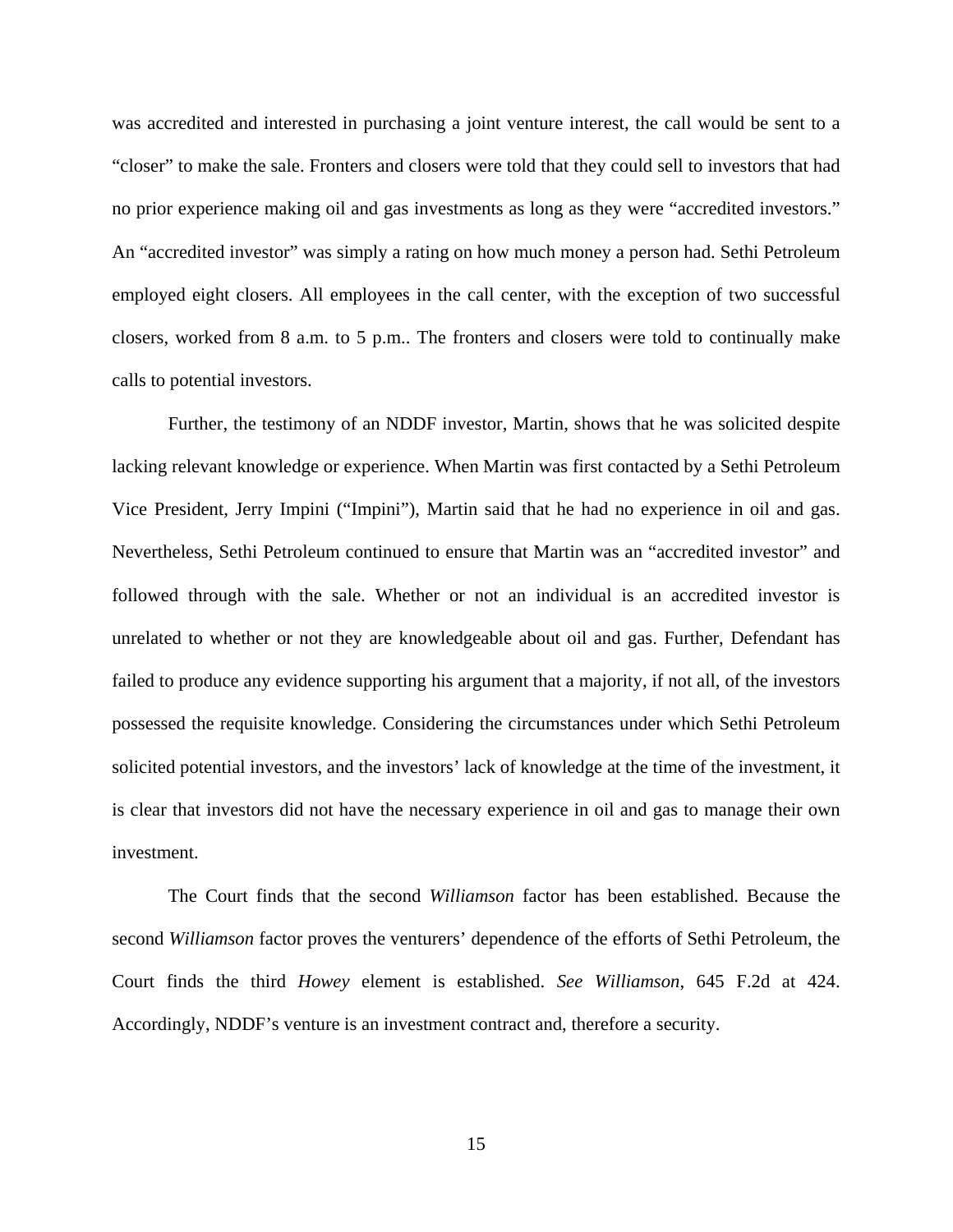# The Third *Williamson* Factor: Venturers' Dependence on the Unique Capabilities of Sethi Petroleum

 Even if the first and second factors had not been satisfied, the third *Williamson* factor establishes that the venturers were completely dependent on Sethi Petroleum's efforts. Under this third factor a dependent relationship exists when the investors rely "on the managing partner's unusual experience and ability in running that particular business." *Williamson*, 645 F.2d at 423. As noted in *Williamson*, even a partner knowledgeable in the particular investment "may be left with no meaningful option when there is no reasonable replacement for the investment's manager." *Id.* In such a situation, "a legal right of control would have little value if partners were forced to rely on the manager's unique abilities*." Id.*; *see also Merch. Capital*, 483 F.3d at 763 ("[E]ven if the arrangement gives the partners some practical control, the instrument is an investment contract if the investors have no realistic alternative to the manager."). In assessing the third *Williamson* factor, a court may consider "the representations and promises made by promotors or others to induce reliance upon their entrepreneurial abilities." *Gordon v. Terry*, 684 F.2d 736, 742 (11th Cir. 1982); *see also Koch*, 928 F.2d at 1478.

 The SEC argues that "Sameer and his company structured and operated the NDDF investment leaving investors completely dependent on the company's supposed entrepreneurial and managerial abilities, without any reasonable alternative management option" (Dkt. #195 at p. 21).

The summary judgment evidence establishes that Sethi Petroleum's cold call regime was built around touting the company's established relationships in the oil and gas industry and promising that the wells would produce one million barrels of oil per month from a major oil and gas company, that new investors would immediately begin receiving revenue checks, and that investments would return 30%–60% per year. Martin explicitly stated that he did not have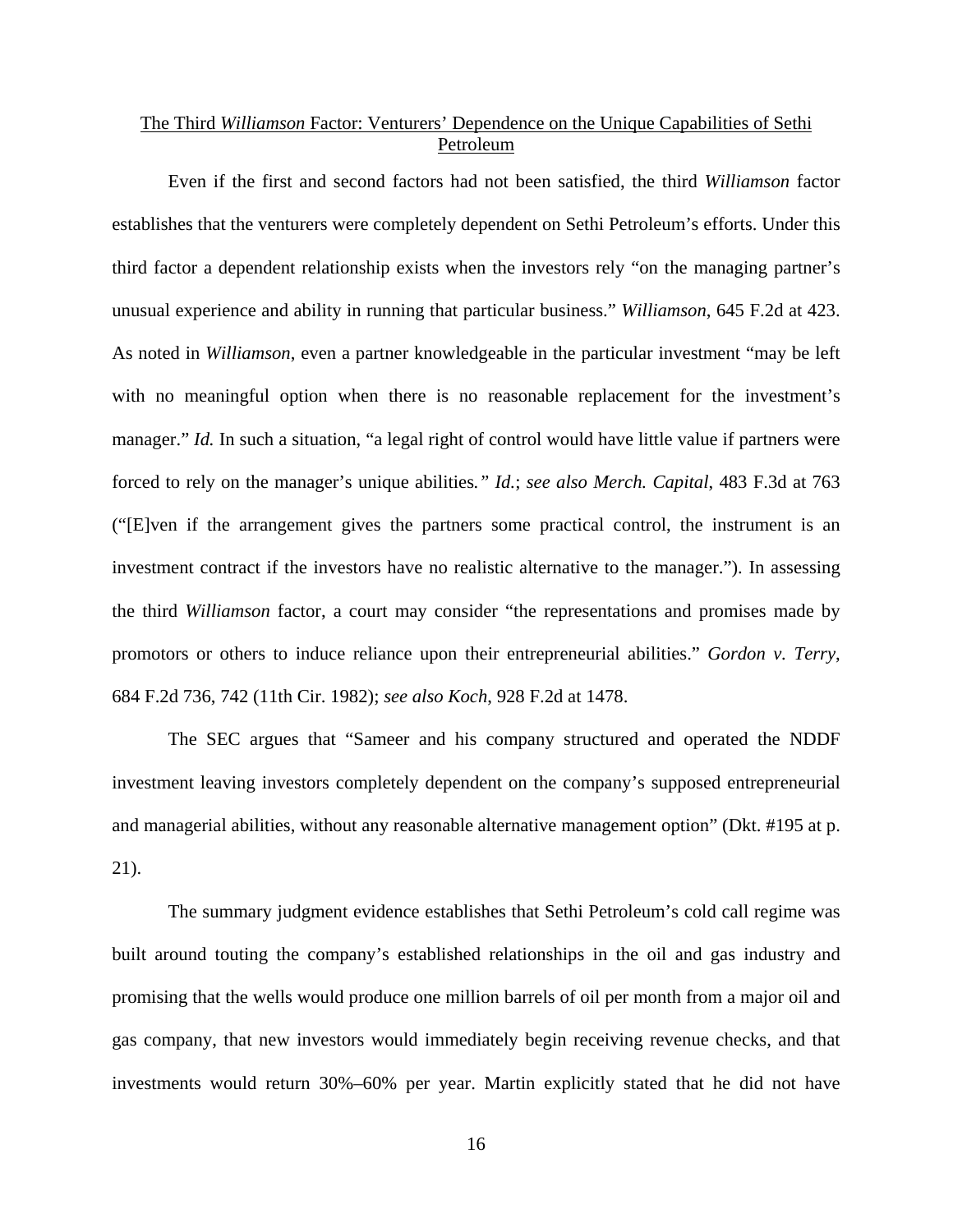experience in the oil and gas industry except for a one-well project that never produced oil. After Martin spoke on the phone with Impini, he received an NDDF PPM and other documents. In the PPM, Sethi Petroleum touts its experience and ability to produce profit in the oil and gas industry, specifically in the Bakken Shale. The Executive Summary further states that the Bakken Shale area has been monopolized such that only major oil companies can participate in drilling. Due to Sethi Petroleum's purported experience and access to an exclusive market, the Court agrees that investors were "without any reasonable alternative management option."

 Additionally, the SEC argues that "if NDDF investors somehow wrestled power away from Sethi Petroleum, they would have found . . . funds hopelessly commingled with [Sethi Petroleum's] own funds and those of other joint ventures" (Dkt. #195 at p. 21). Defendant argues in response that "a majority-in-interest of the investors could have voted down all actions taken by Sethi Petroleum and could have replaced Sethi Petroleum without cause" (Dkt. #211 at p. 23).

 Other courts have held that investors were granted only illusory control over an investment where the enterprise was run by pooling investors' interests so that an individual investor had no control over the operation as a whole, even if he had some control over a subsidiary portion. *See, e.g.*, *Koch*, 928 F.2d at 1478, 1480; *Bailey v. J.W.K. Props., Inc.*, 904 F.2d 918, 924–25 (4th Cir. 1990). In *Merchant Capital*, the Eleventh Circuit concluded that the partners had no realistic alternative to the current manager, as well as no actual power to remove him, because the manager "effectively had permanent control over each partnership's assets." 483 F.3d at 763; *see also Arcturus*, 171 F. Supp. 3d at 530 (Stating that "[t]he venturers had no access to their funds because the money was held in an account controlled exclusively by [the manager], not the Joint Venture.").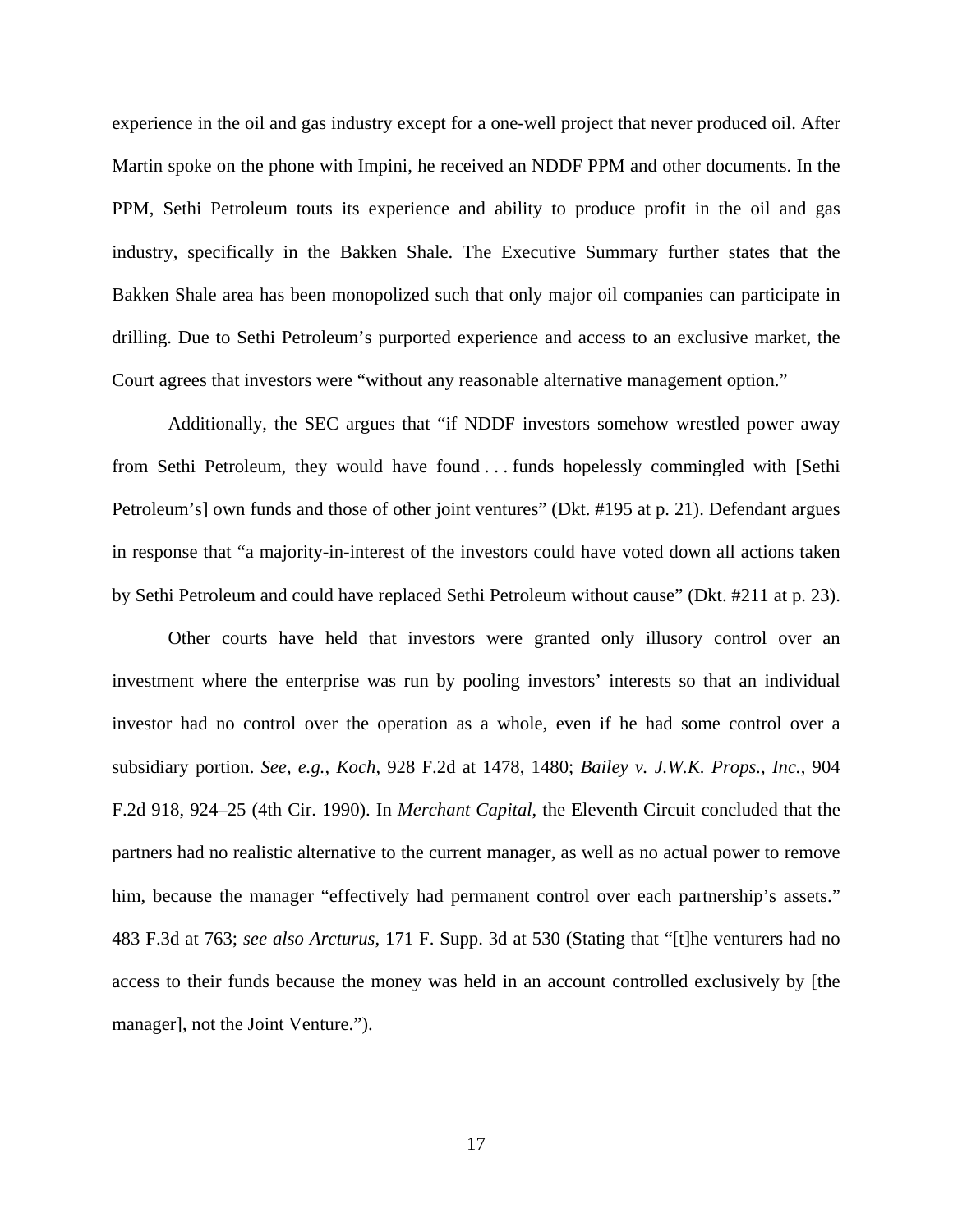This is similar to the case at hand. The summary judgment evidence establishes that Sethi Petroleum took the investments, placed them in an account Sethi Petroleum exclusively controlled, and used the funds to pay for the costs associated with running Sethi Petroleum's office. Although the entire Sethi Enterprise was represented to include several different joint ventures, it was in reality a single enterprise with significant commingling of funds. Until January 2015, only Defendant had signatory power over the NDDF account. Defendant did not observe corporate formalities or otherwise keep the NDDF account separate from other Sethi Enterprise accounts. Furthermore, while the entire Sethi Enterprise raised approximately thirteen million dollars, less than \$100,000 remained on the date of the receiver's appointment. Despite the receiver's efforts to sell the mineral interests actually owned by the Sethi Enterprise, no one has offered to buy the interest for cash. Additionally, when Martin asked for a refund of his investment, Cimoperlik refused to provide one, clearly indicating that NDDF venturers had no access to their funds.

These facts clearly indicate that even if Sethi Petroleum was replaced, the assets would not be accessible to the NDDF venturers. The SEC has submitted evidence that, just as in *Arcturus*, the venturers in the current case lacked any control over their money, which created a complete dependency on Sethi Petroleum.

 The Court finds the third *Williamson* factor has been established. Because the third *Williamson* factor proves the venturers' dependence on the efforts of Sethi Petroleum, the Court finds the third *Howey* element is established. *See Williamson*, 645 F.2d at 424. Accordingly, the NDDF joint venture is an investment contract and, therefore, a security.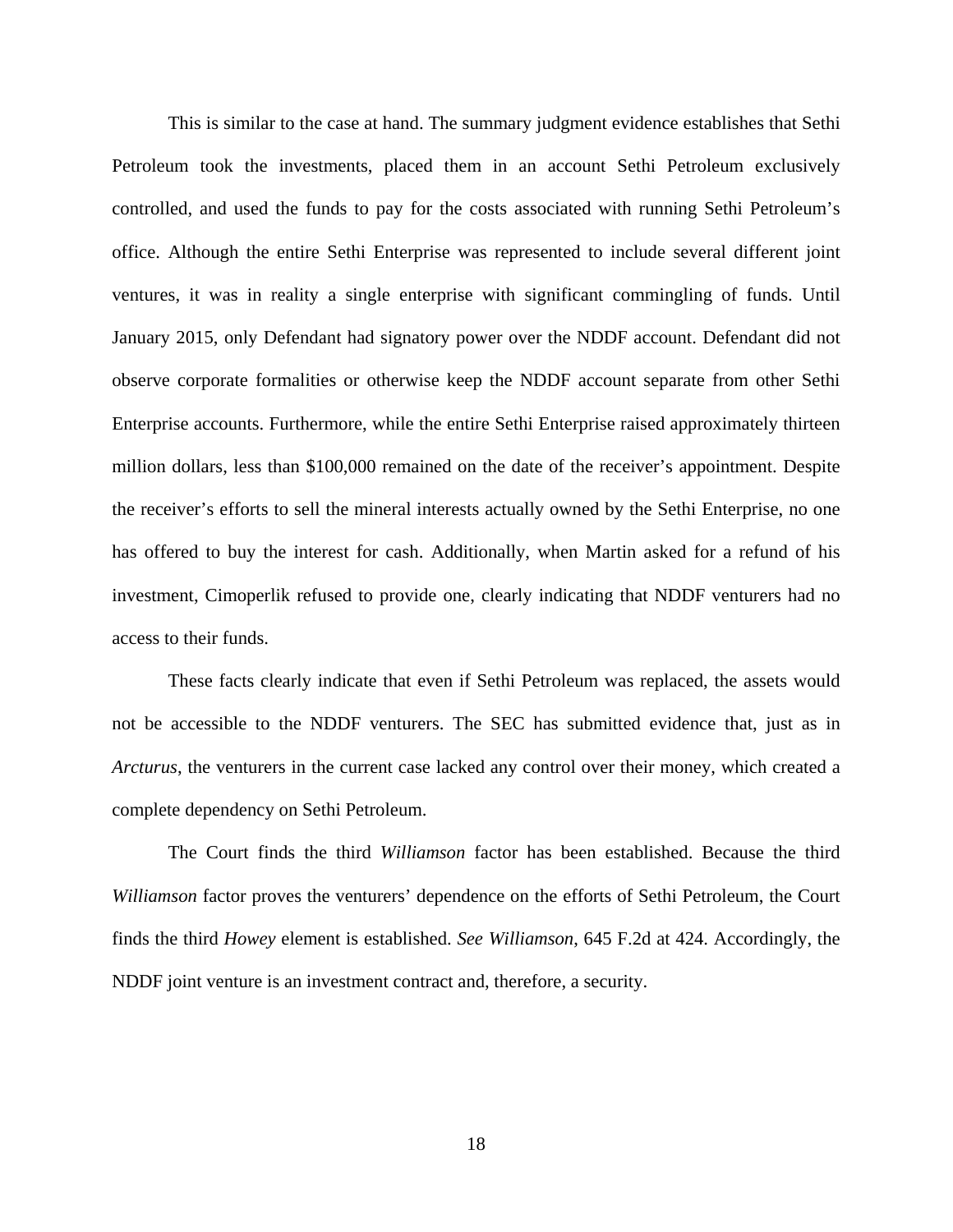#### **Securities Fraud**

 The SEC claims that Defendant made material misrepresentations including: (1) falsely describing Defendant's criminal history; (2) falsely describing Defendant's and Sethi Petroleum's regulatory history; (3) falsely claiming partnerships with major oil companies; (4) misrepresenting the scope of the NDDF venture; (5) misrepresenting expected returns; and (6) stating that investors funds would be used in accordance with the Operating Documents when, in reality, those funds were diverted for purposes not disclosed to investors. The Court finds that summary judgment should be granted only as to the misrepresentations of partnerships with major oil companies. Summary judgment is therefore denied for all other alleged misrepresentations.

To establish a prima facie case under Section 17(a)(1) of the Securities Act, Section 10(b) of the Exchange Act, and Rule 10b-5, the SEC must prove by a preponderance of the evidence: (1) a misstatement or omission (2) of material fact (3) in connection with the purchase of a sale or security (4) made with scienter. *SEC v. Gann*, 565 F.3d 932, 936 (5th Cir. 2009). Information is material if there is a substantial likelihood that disclosure of the misstated or omitted fact would have significantly altered the "total mix" of information to be considered by a reasonable investor. *Basic Inc. v. Levinson*, 485 U.S. 224, 231–32 (1988) (quoting *TSC Indus., Inc. v. Northway, Inc.*, 426 U.S. 438, 449 (1976)). The scope of this standard is determined by the relative status and sophistication of the parties. *Laird v. Integrated Res., Inc.*, 897 F.2d 826, 832 (5th Cir. 1990). Scienter is defined as "a mental state embracing intent to deceive, manipulate, or defraud." *Gann*, 565 F.3d at 936. Section 17(a)(2) and (3) require essentially the same elements, but do not require scienter. *See SEC v. Evolution Capital*, 866 F. Supp. 2d 661, 667 (S.D. Tex.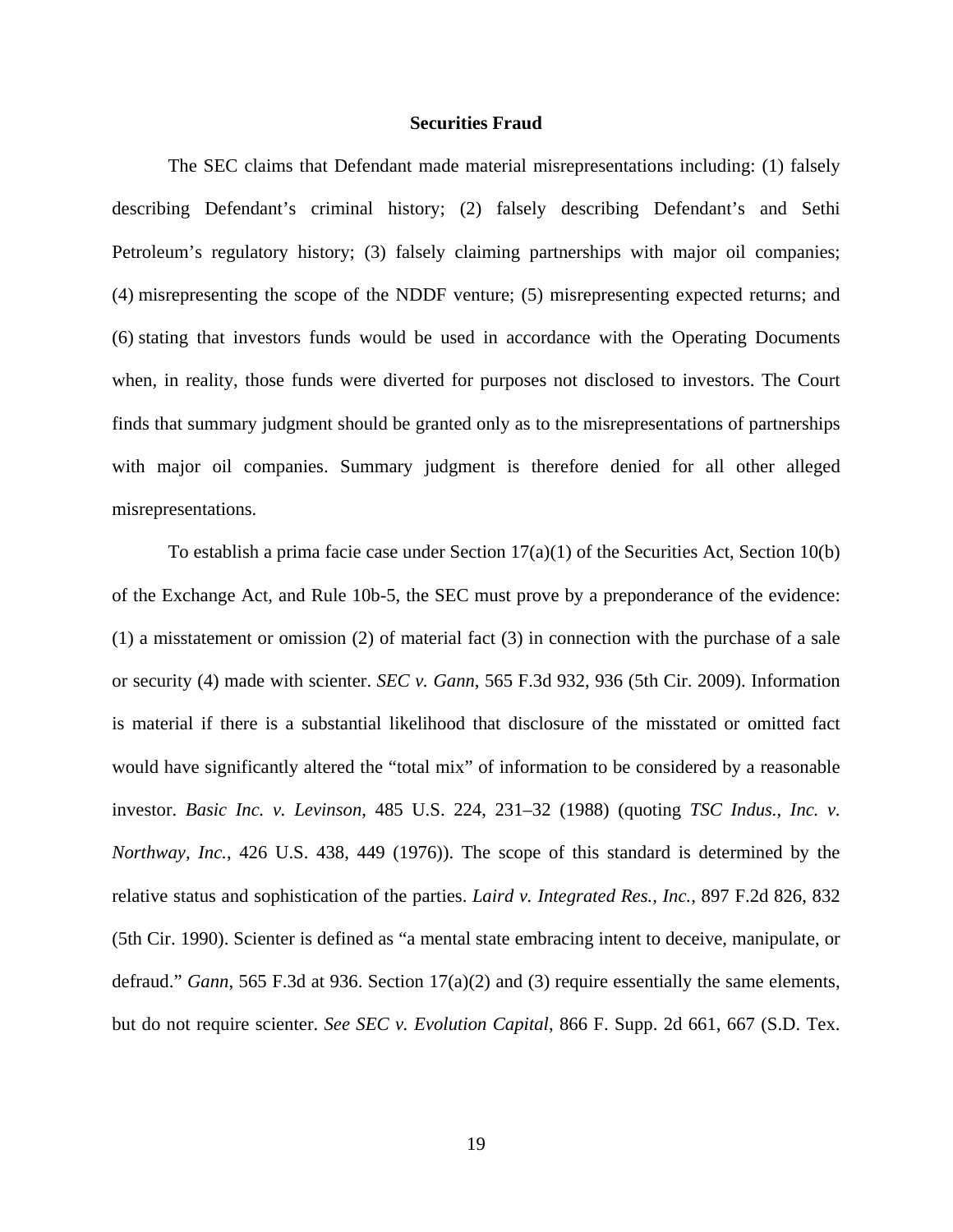2011). Since the SEC must essentially prove the same elements for each violation, the Court will consider these allegations together. *See Arcturus*, 171 F. Supp. 3d at 535.

The SEC argues Defendant intentionally made a material misstatement when he told investors that Sethi Petroleum had partnerships with major oil companies (Dkt. #195 at pp. 25– 28). Defendant argues that any misstatements were not material because the "total mix of information" included cautionary language, the statements were predictive, insufficient time had elapsed, and unfavorable market conditions intervened (Dkt. #211 at pp. 12, 24). Based on these facts, Defendant argues that a reasonable inference in his favor would lead to the conclusion that these were not actionable misrepresentations. The Court finds that despite hedging and cautionary statements in parts of the offering documents, the "total mix" of information based on the relative sophistication between Sethi Petroleum and its investors was that these relationships were currently existing, and that larger relationships may develop as the investors pour in.

Defendant, individually and through Sethi Petroleum, unequivocally advertised to the world that Sethi Petroleum presently "works with companies such as ExxonMobil and Hess in big oil and gas plays in the Bakken [Shale]" (APP476). The very first interaction that investors have with Sethi Petroleum is through a cold call. The Sethi Petroleum script for its salespeople states: "We're partnered directly with a couple of HUGE, PUBLICLY traded companies like Conoco Phillips, Continental, GMXR just to name a few" (APP480). Salespeople pursue investors solely on the basis of the investor being "accredited," which has nothing to do with actual experience in the oil and gas industry or even investing in general. Once an investor expresses interest, the salesperson sends offering documents including the PPM and Executive Summary. The Executive Summary states:

[T]his area has become monopolized, allowing only major oil companies to participate in the Bakken Shale developments . . . Sethi Petroleum is working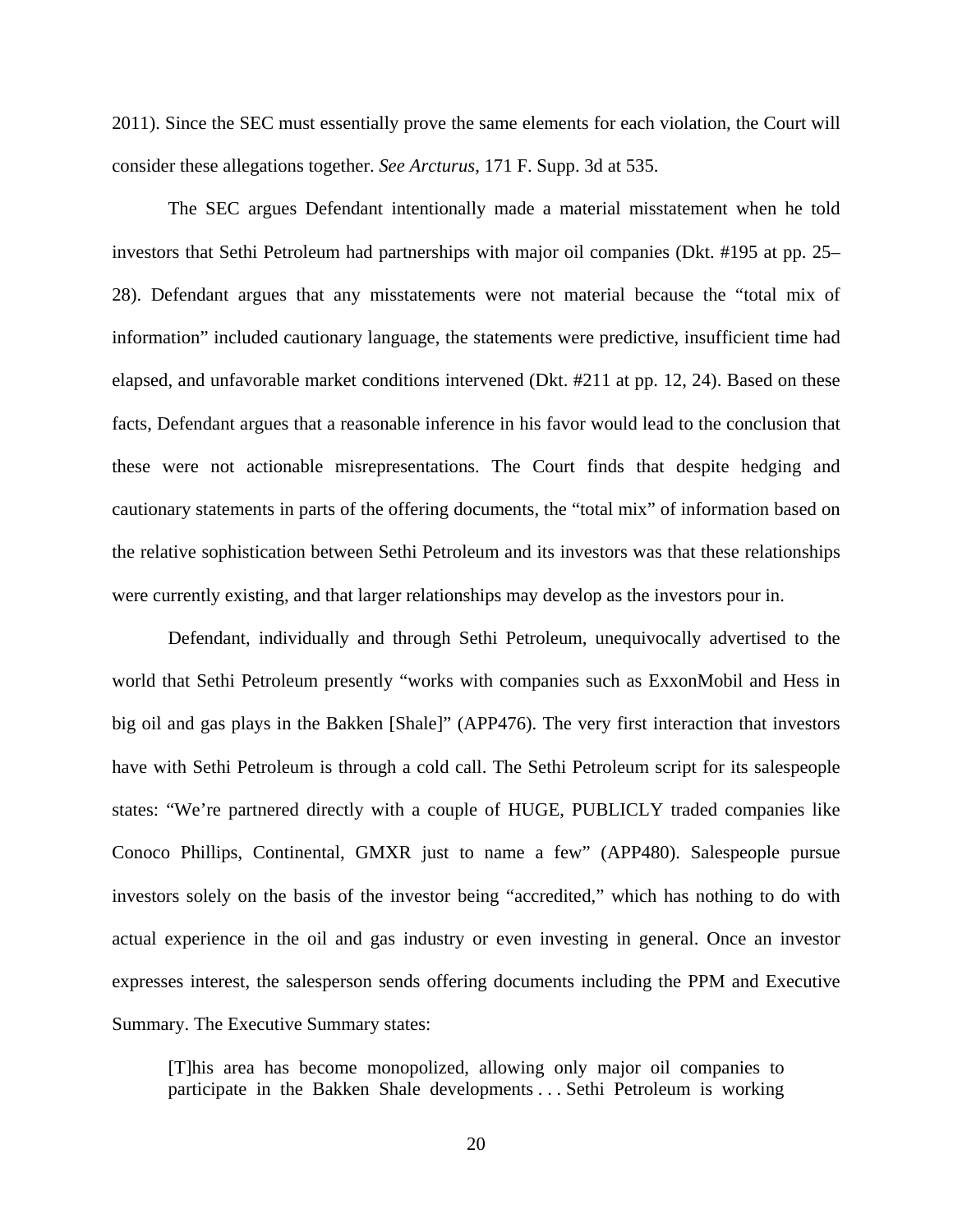directly with major oil companies, operators, landmen, service crews, landowners, mineral rights owners, and royalty owners thus gaining ground floor access to developmental opportunities in both the Bakken Shale and the Three Forks formations.

(APP204). The Executive Summary goes on to describe the extent of Sethi Petroleum's operations as "rights and options to drill in more than 200,000 available net acres of land in North Dakota" (APP204). Later, it ambiguously states "all of our wells will be drilled by publicly traded and/or major oil and gas companies" (APP204). Given the unequivocal preceding statements, it would not be reasonable to infer that the final statement about major oil and gas companies is simply a predictive statement of "hoped-for major operators" (Dkt. #211 at p. 12). Rather, Sethi Petroleum, by using the word "directly" in the present tense, led NDDF investors to believe that it was currently working with major companies to establish a direct link to profit.

Further removing doubt as to the misstatement regarding major oil and gas relationships are the unofficial statements made in the press and on social media about Sethi Petroleum's business. A "D Magazine" article about Defendant stated that "the company works with companies such as ExxonMobil" (APP476). A Craigslist listing seeking investors states among the documents that it will send a list of "Partnerships with the major Oil and Gas companies" (APP482). Finally, Defendant's own LinkedIn page describes his company as having "groundfloor investment opportunities managed and operated by major oil or publically traded energy companies" (APP486). Each of these statements would lead a reasonable investor to believe that Sethi Petroleum had present relationships with major oil and gas companies at the time that the statements were made. In fact, Sethi Petroleum only had interests with Irish Oil & Gas, Inc., a small, private oil company. The unrebutted evidence regarding Sethi Petroleum's mischaracterization of its relationships with major oil and gas companies proves that there is a substantial likelihood that disclosure would have significantly altered the "total mix" of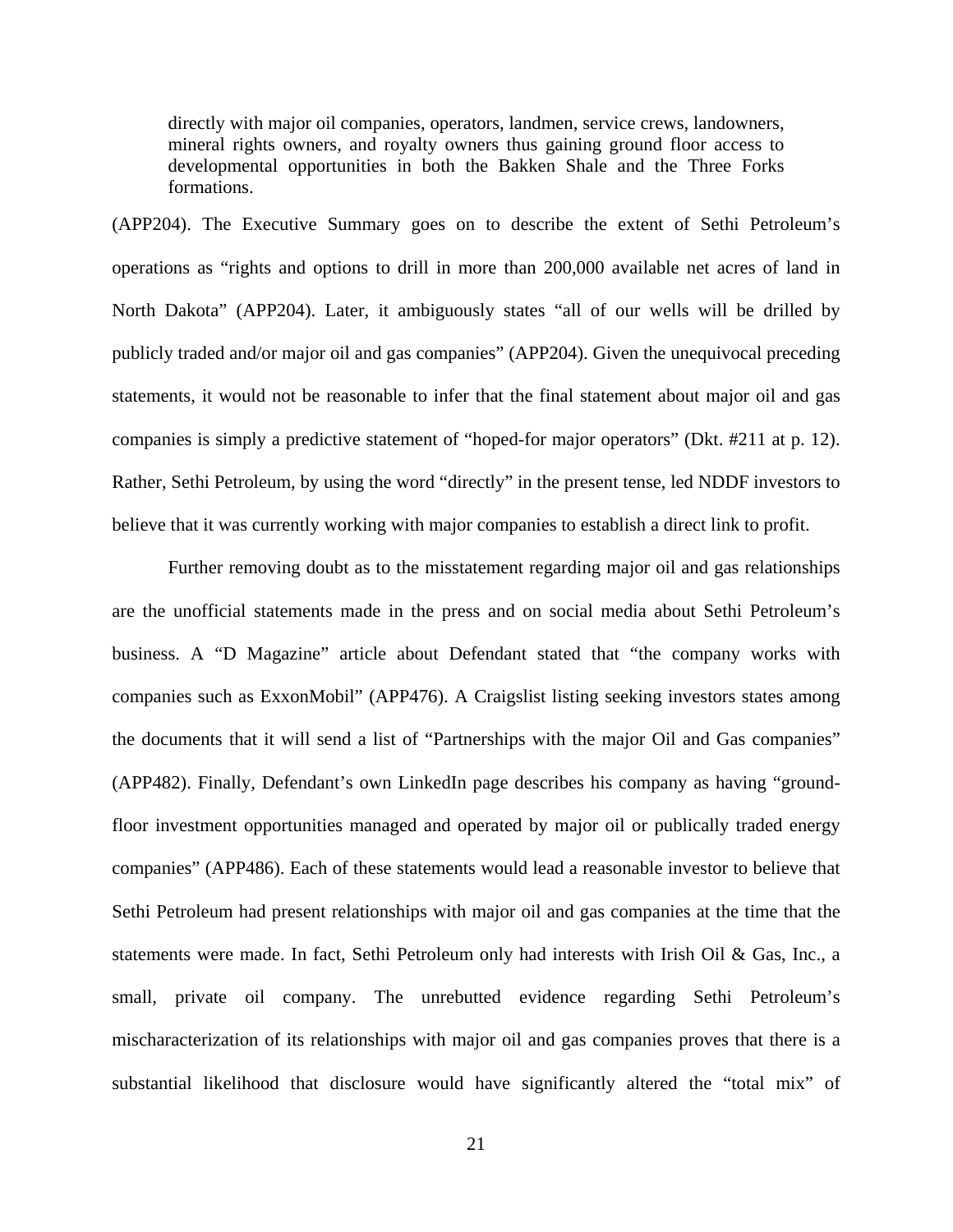information to be considered by a reasonable investor. Thus, the first and second elements of a violation of the anti-fraud provisions are established.

To establish the third element, the SEC must prove that the misstatement was made in connection with the sale or purchase of a security. This element is met if the misstatement 'somehow touches upon' or has 'some nexus' with 'any securities transaction.' *SEC v. Rana Research, Inc.*, 8 F.3d 1358, 1362 (9th Cir. 1993) (quoting *SEC v. Clark*, 915 F.2d 439, 449 (9th Cir. 1990)). The purpose of Sethi Petroleum misstating its relationship with major oil and gas was to sell its securities. This is sufficient to satisfy the "in connection with" requirement. *See Clark*, 915 F.2d at 449. Therefore, the SEC has established the third element of securities fraud.

To establish the fourth element, the SEC must prove that Defendant acted with scienter. In the Fifth Circuit, scienter may be established by showing that the defendant acted intentionally or with severe recklessness. *See Broad v. Rockwell Int'l Corp.*, 642 F.2d 929, 961–62 (5th Cir. 1981) (en banc). Severe recklessness is limited to those highly unreasonable omissions or misrepresentations that involve not merely simple or even inexcusable negligence, but an extreme departure from the standards of ordinary care, and that present a danger of misleading buyers or sellers which is either known to the defendant or is so obvious that the defendant must have been aware of it. *Id.* The Executive Summary stated that the Bakken Shale area "has become monopolized, allowing only major oil companies to participate" (APP204). The following statement that "Sethi Petroleum is working directly with major oil companies" would obviously create a danger of misleading investors into thinking that the NDDF venture is a viable investment. Defendant has not produced any argument or evidence disputing this point or that such relationships in fact existed. Therefore, the SEC has proved that Defendant acted with at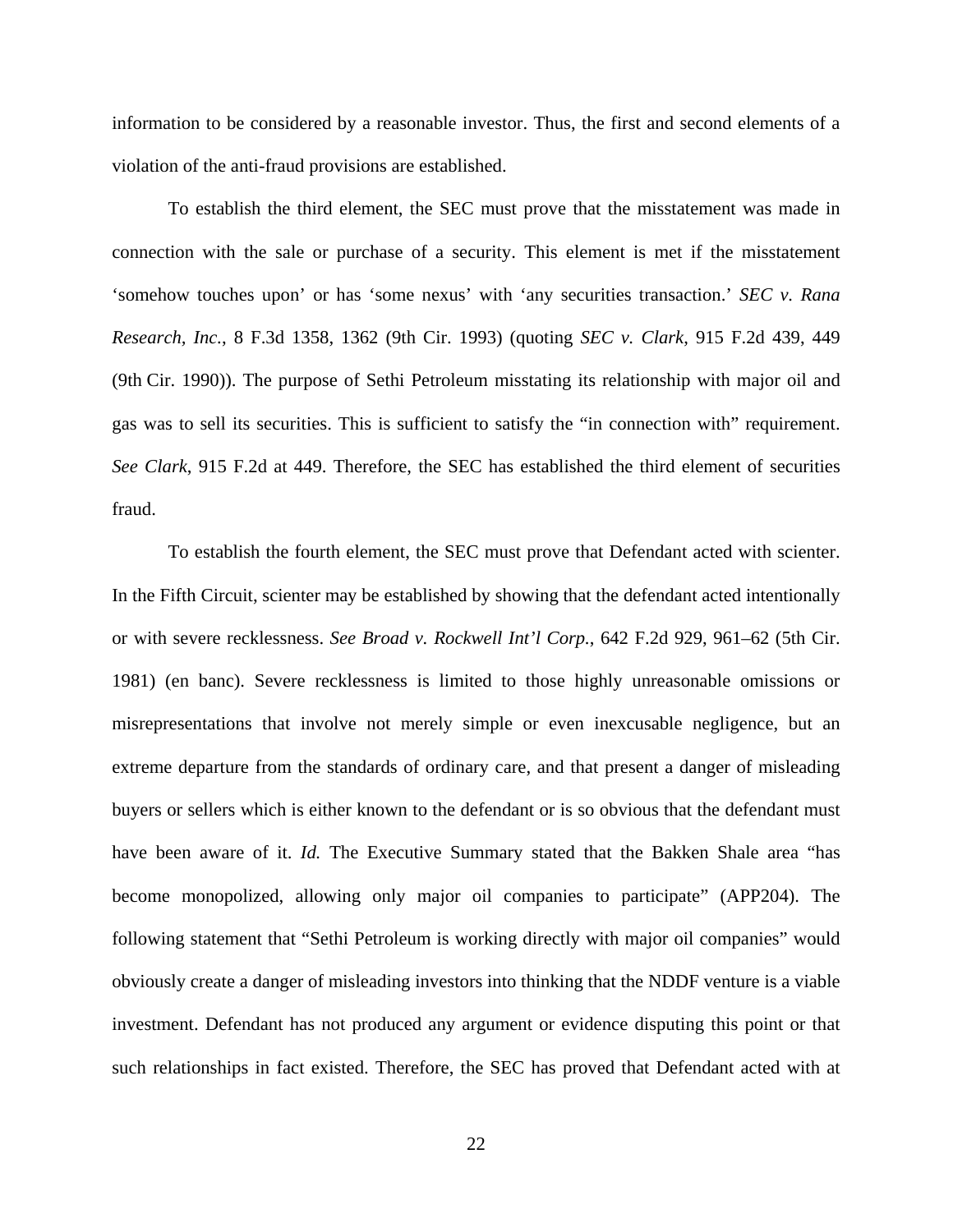least severe recklessness. Having found that Defendant acted with scienter with regard to the statements about relationships with oil companies, Defendant has violated Section  $17(a)(1)$  of the Securities Act, Section 10(b) of the Exchange Act, and Rule 10b-5.

To establish a violation of Section  $17(a)(2)$  or  $17(a)(3)$ , the SEC need only make a showing of negligence in connection with Defendant's sale of securities. *Meadows v. SEC*, 119 F.3d 1219, 1226 n.15 (5th Cir. 1997). The Court has already determined the evidence conclusively establishes Defendant acted with scienter. Therefore, the Court finds the summary judgment evidence supports a finding that Defendant violated Sections  $17(a)(2)$  and  $17(a)(3)$ .

To establish joint and several liability, the SEC must prove that Defendant is a control person or acted through or by means of another person. To establish that Defendant is a control person under Section 20(a) of the Exchange Act, the SEC must show an underlying violation and that person's control of the violating entity. 15 U.S.C. § 78t(a). The SEC argues that Defendant is a control person of Sethi Petroleum because Defendant was Sethi Petroleum's President and sole Managing Member (Dkt. #195 at p. 28). Defendant created, owned, managed, and controlled the company's operations from at least November 7, 2011, until May 2015. This unrebutted evidence is sufficient to show that Defendant had control of Sethi Petroleum when the misstatements were made. Therefore, Defendant is jointly and severally liable with and to the same extent as Sethi Petroleum for the fraudulent sale of securities.

Further, Defendant is jointly and severally liable for violating the antifraud provisions through or by means of another person. 15 U.S.C. § 78t(b). Defendant directed his salespeople to tell potential investors that Sethi Petroleum is "partnered directly" with major oil companies such as Conoco Phillips and Continental. Further, he directed the author of the Executive Summary to state similar misstatements about direct relationships with major oil and gas companies.